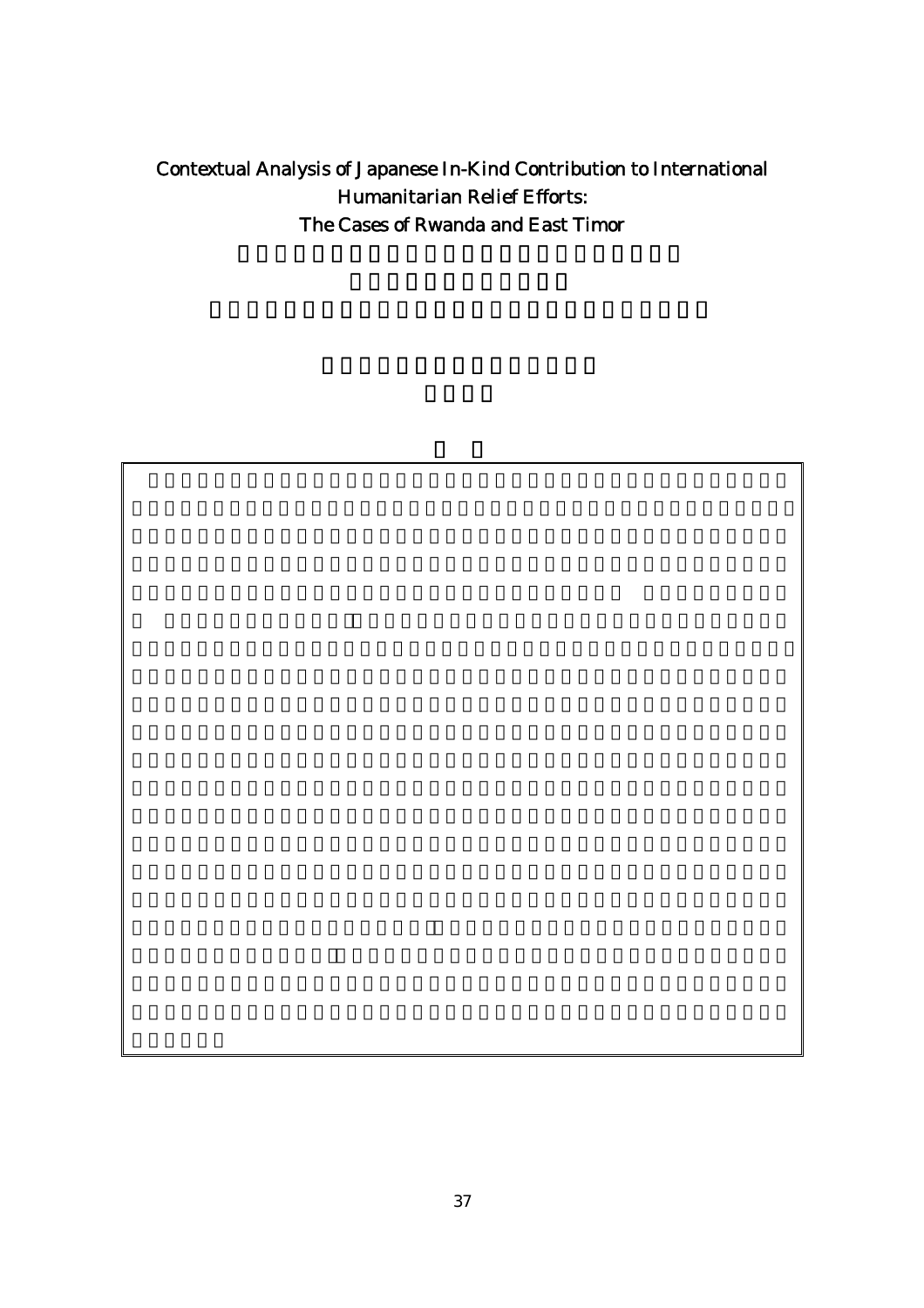# **Introduction**

 $\overline{a}$ 

In 1992, the International Peace Cooperation Headquarters (IPCH) was established within the Prime Minister's Office of the Japanese government to carry out the mandate of the International Peace Co-operation Law (IPCL). 1 Over the subsequent 17 years, the IPCH dispatched a total of 6,016 personnel to 23 United Nations peacekeeping missions in 14 different countries.<sup>2</sup> Both Self-Defense Forces (SDF) personnel and civilian officials were assigned to the UN missions, playing various roles, including cease-fire monitoring, logistical support, election monitoring, humanitarian relief, and so forth. Of the 23 missions, only five – Rwanda, East Timor, Afghanistan, and two to Iraq – were humanitarian in nature. During these five missions, the IPCH dispatched both SDF personnel and civilian officials to assist refugees and internally displaced persons (IDP) directly and indirectly.3

The IPCH's efforts to support peacekeeping have not been limited to the dispatch of personnel. It has also donated items to UN peacekeeping missions and to UN and non-UN humanitarian agencies 21 times over the past 17 years. The items have included such things as refugee relief supplies and materials to facilitate the running of elections, as well as construction materials for temporary housing for dispatched SDF personnel.

During some crises, the IPCH extended only personnel support, and during others it extended only material support. And there were several missions for which the IPCH extended both types. For instance, during the five humanitarian cases mentioned above, the IPCH dispatched personnel and donated refugee relief supplies to UN humanitarian agencies, primarily the United Nations High Commissioner for Refugees (UNHCR), to support their operations.

The Rwandan and the East Timorese cases are the first and the second cases of the IPCH extending both personnel and material for humanitarian relief purposes. During the Rwandan crisis of 1994, the IPCH donated refugee relief items to UNHCR,

<sup>&</sup>lt;sup>1</sup> The Law Concerning Cooperation for United Nations Peacekeeping Operations and Other Operations is abbreviated as the International Peace Cooperation Law (IPCL).

<sup>2</sup> The total number of personnel dispatched is tallied based on the number of people assigned to the 23 UN missions. The duration of the assignments ranged from three days to over one year. One person may be counted multiple times, for instance, someone serving on three different assignments would be counted as three persons. Therefore, the personnel figure overstates the number of actual people who served during the 23 UN missions. Interview with an IPCH staff member, IPCH office in Tokyo, 1 Sept. 2009.

<sup>3</sup> Humanitarian missions to help Iraqi refugees were conducted twice. The first one was March–April 2003, and the second was July–August 2003. Interview with an IPCH staff member, IPCH office in Tokyo, 1 Sept. 2009.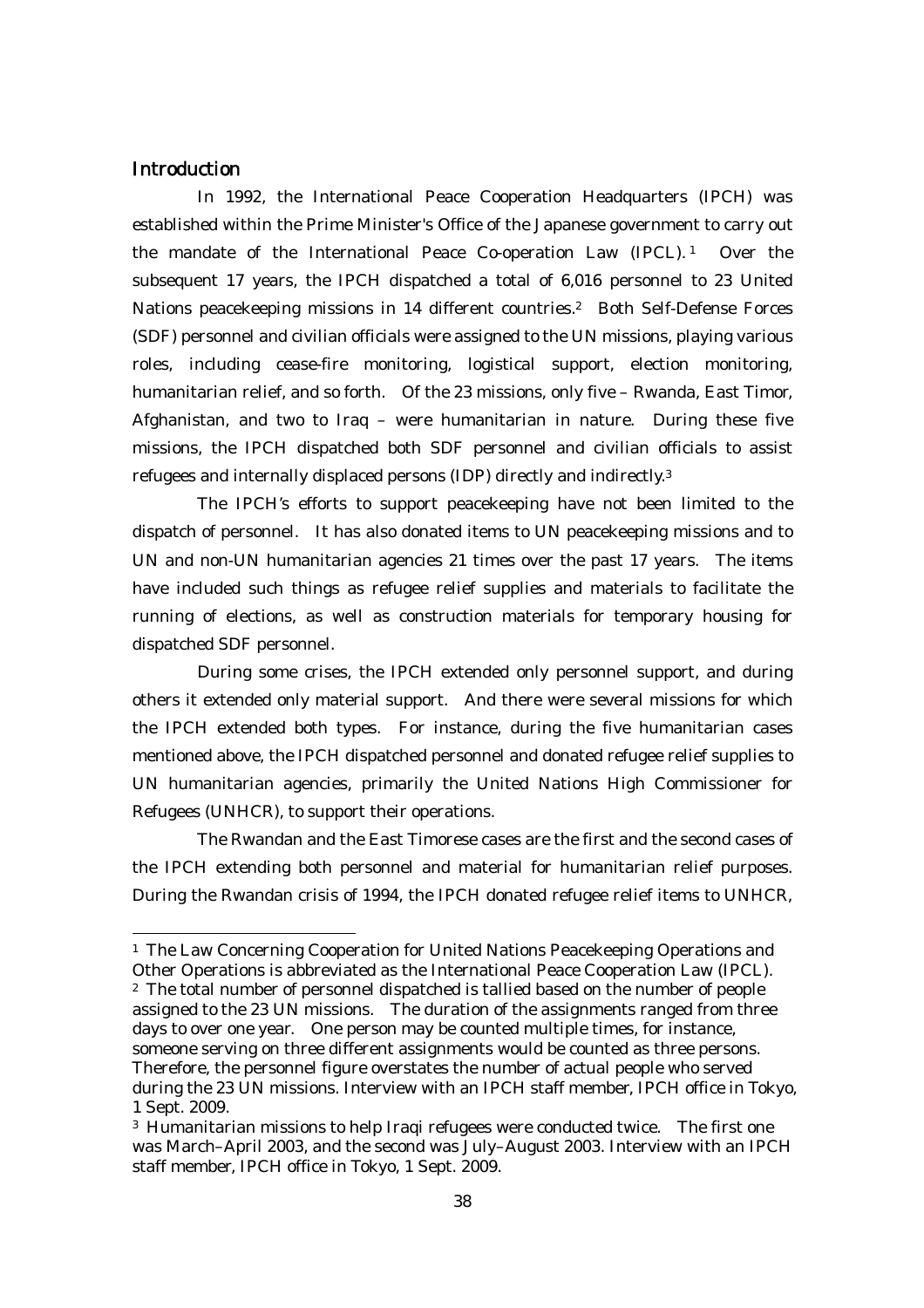marking the first time it provided humanitarian supplies since the establishment of the IPCL.4 Following its provision of the supplies, the IPCH carried out refugee-relief operations under which about 400 SDF personnel served for three months in 1994.5 During the crisis in East Timor in 1999, the IPCH also extended both material and personnel to UNHCR for humanitarian relief purposes; it provided relief supplies for UNHCR, followed by the sending of a SDF taskforce that airlifted relief items on behalf of UNHCR.6

This paper reviews the international and domestic contexts of the IPCH's two humanitarian in-kind contribution operations in Rwanda and East Timor. In doing so, the paper intends to shed light on some of the international and domestic factors that led the IPCH to offer both material and personnel overseas. Since the IPCH promotes aid of both types under the guiding principle of "aid visibly tied to Japan," a contextual analysis of IPCH's operations in 1994 and 1999 may offer some insights for policy makers interested in developing a peacekeeping support formula that embodies the sprit of the IPCL.

The IPCH carried out these two in-kind contribution operations, and subsequent personnel-dispatching assignments, against the backdrop of many international and domestic contexts – contexts that generated policy discussions that enabled the operations – but the scope of this paper is limited to four of them. The first is the international peacekeeping regime, whereby supranational institutions (such as the UN), national governments, and sub-national institutions (such as the military) plan and execute international peacekeeping activities under sets of norms and rules. The second context is the international humanitarian regime, whereby different sets of institutions cooperate on international humanitarian operations under different sets of norms and rules. The third context is that of international humanitarian response. While this context is related to the workings of the existing international humanitarian regime, this paper reviews humanitarian response separately. Since Japan tends to thoroughly review other donors' moves prior to acting, international humanitarian reactions on their own are worth examining as something that influences the formulation of Japanese policy. The fourth context is that of the domestic political

<sup>4</sup> The relief items provided to Rwandan refugees and IDPs were: 3,550 blankets, 2,600 sleeping mats, 1,000 shovels, 43 large tents, 213 jerry (fuel) cans, and a set of emergency and non-emergency medical kit. Interview with an IPCH staff member, IPCH office in Tokyo, 1 Sept. 2009.

<sup>5</sup> Miner et al.,1996, p. 135.

<sup>6</sup> Items provided were: 20,000 jerry cans, 11,140 sleeping mats, 9,000 blankets, 5,120 plastic sheets and 500 tents. Interview with an IPCH staff member, IPCH office in Tokyo, 1 Sept. 2009.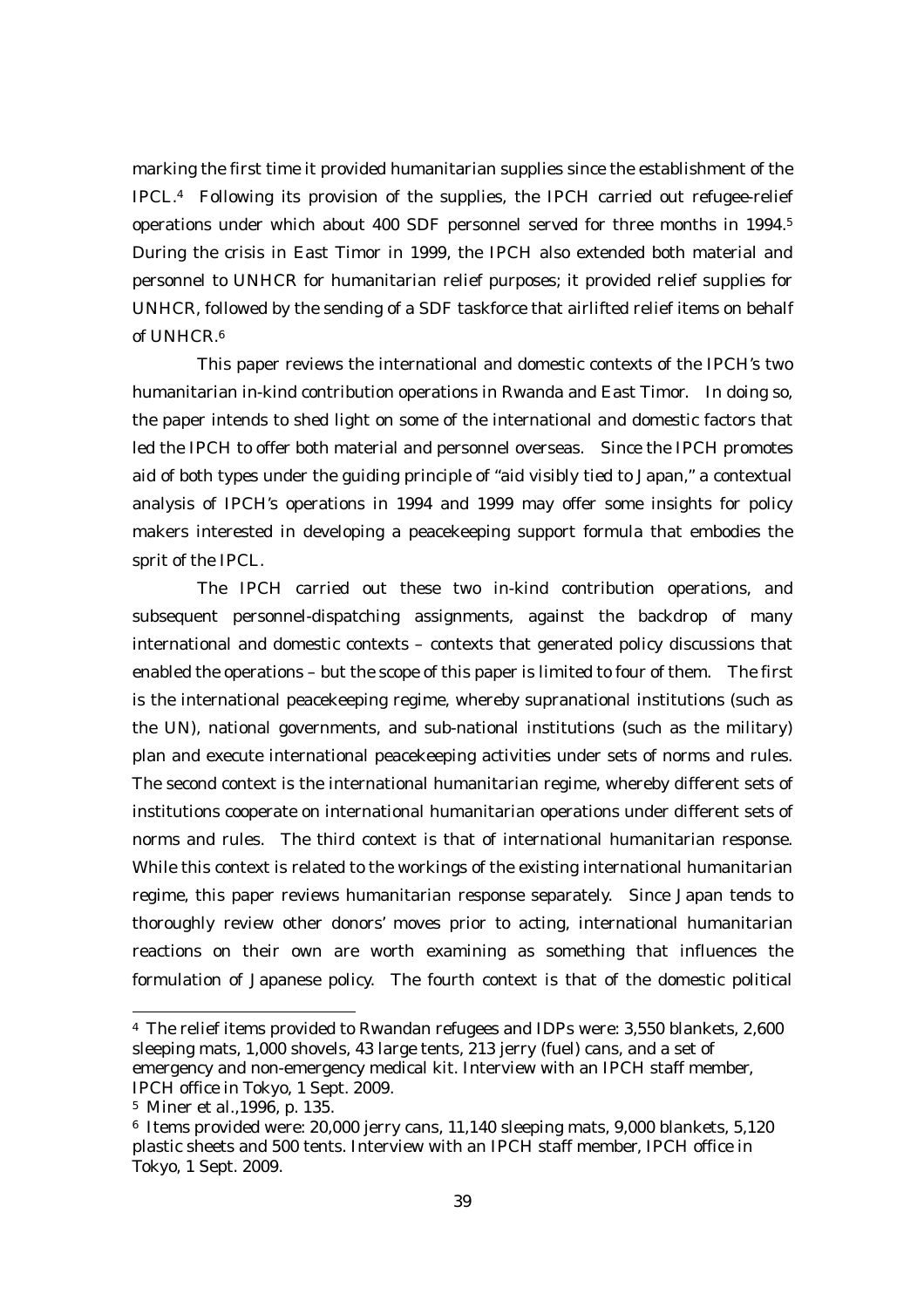climate in Japan. To examine this context, the paper focuses on policy initiatives of the Ministry of Foreign Affairs (MOFA) and the Ministry of Defense (MOD), which are the two ministries mandated to engage in international cooperation and peacekeeping. By looking at these four contextual dimensions, this paper intends to create a narrative framework behind the IPCH's two in-kind contribution operations in Rwanda and East Timor, so that policymakers may have a broad overview of their past decisions.

As for the types of operations, the paper focuses only on the IPCH's in-kind contributions. Donation of supplies has been less controversial in Japan than the deployment of SDF personnel, as this sort of operation appears less risky in terms of potential loss of life. As such, in-kind operations have not been studied as closely by policymakers, and for their part, critics have tended to focus on the legal and political ramifications of dispatching the SDF to UN peacekeeping missions. The paper intends to provide some perspectives on the unexplored area of in-kind contributions.

This paper also limits its examination of the IPCH's operations to humanitarian activities. The initial reason for choosing humanitarian operations over UN peacekeeping and election monitoring was to examine the problem of the operational and thematic discontinuity between the relief and the development phases in international aid missions, and to explore the IPCH's ability to implement relief operations that smoothly connect to the development phase.

International attention toward bridging this relief-development gap existed for only a short period of time, however. The height of the discussion came when then UNHCR Commissioner Sadako Ogata and then World Bank President James Wolfenson launched the Brookings Process in 1999 to discuss problems related to this gap. Subsequently, policymakers agreed to implement several projects to address the problem. Although the Brookings Process brought some welcome results to the international aid community – such as increased funding for previously under-funded areas – the momentum was eventually lost, partly because pilot projects were halted,7 and partly because Ogata went on to resign from UNHCR in 2001. After the terrorist attacks of Sept. 11, 2001, the gap-filling discourse was overshadowed by new concerns concerning the reconstruction of post-conflict failed states.

Although the discussions on the gap between the relief and the development phases proved to be a fleeting agenda topic in the international aid community, humanitarian assistance remains an area where Japan could do more. The IPCH is indeed uniquely positioned to provide relief in post-conflict areas, through both dispatching personnel and sending supplies. Originally, the IPCL was created to fill

<sup>7</sup> Takasu, 2001, p. 60.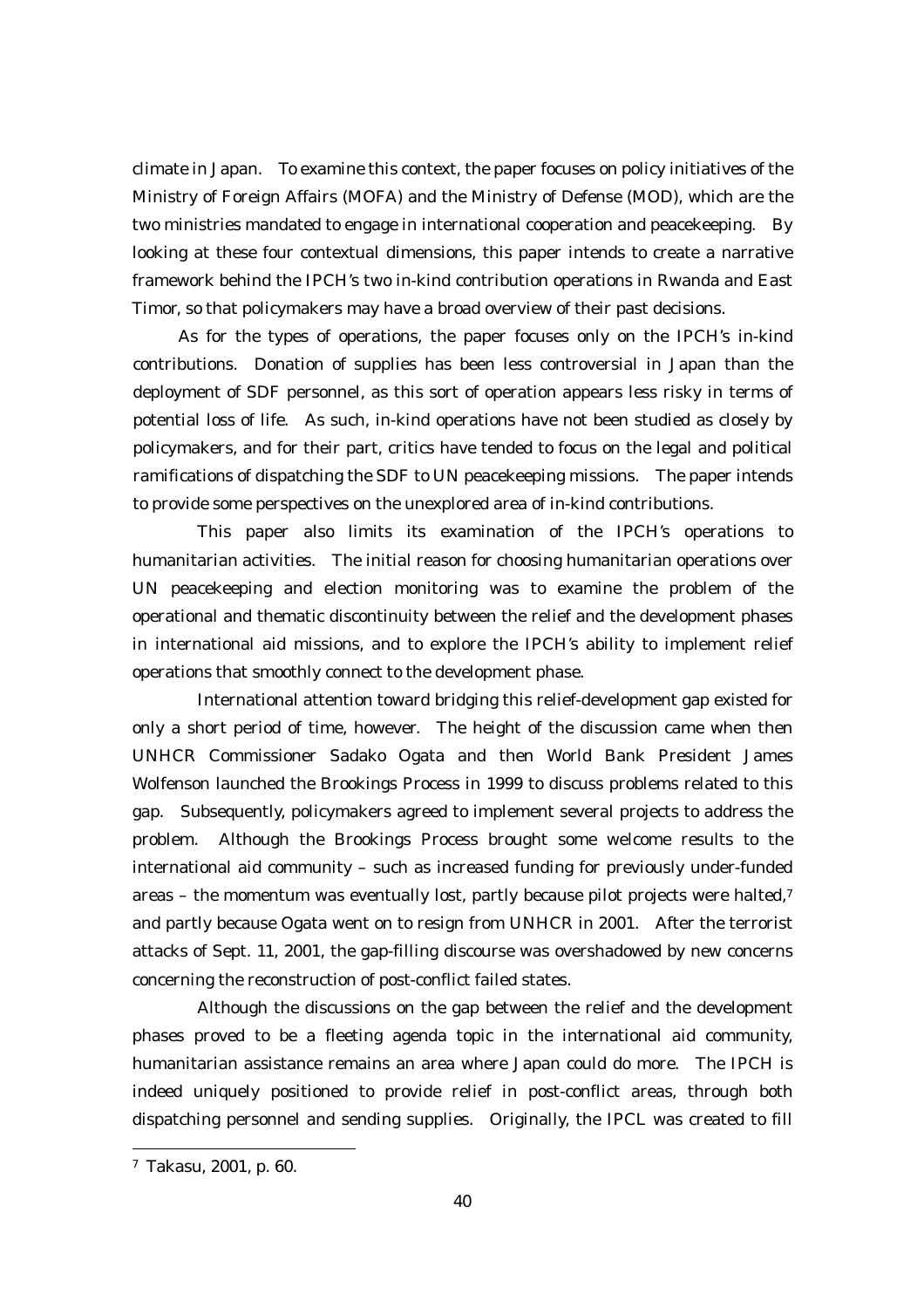the legal lacuna of the International Disaster Relief Law (JDR Law) of 1987 – some aspects of humanitarian relief during complex emergencies cannot be addressed within the framework of that law. For instance, under the law, relief operations cannot be conducted in regions that do not meet its safety criteria.8 In the 1990s, however, the line between the battle zone and the relief area blurred, and it became increasingly necessary for civilians and armed forces to cooperate. As such, it became sensible to have a framework so that the two camps could work together on humanitarian-oriented operations. Today, the IPCL allows the Japanese government to participate in international humanitarian relief efforts that may require partnering with military contingents.

Although it has become increasingly necessary for humanitarian actors to cooperate or even integrate with armed forces in order to effectively operate in complex emergencies, many actors strive to maintain the right balance between effectiveness, which can be raised via cooperation, and autonomy, or in other words the adherence to humanitarian principles. After all, the international humanitarian movement began as an undertaking separate from international political decisions, and relief actors place great importance on adhering to this original spirit. It is therefore worth reviewing how such humanitarian actors have worked with those within the peacekeeping regime, who typically operate according to the demands of international political realities.

This paper first examines the aforementioned four contexts as seen before and after the Rwandan crisis in 1994. Next, it discusses how the IPCH implemented its in-kind operation to assist Rwandan refugees. It then conducts a similar analysis on the East Timorese crisis in 1999. Finally, drawing upon the examination of these two cases, the paper offers some policy prescriptions in the concluding section.

#### I. Case One: Rwanda

 $\overline{a}$ 

### 1. Contextual analysis of the Rwandan crisis in 1994

#### (i) The international peacekeeping regime in the mid-1990s

The complete failure of the UN to prevent or halt the genocide in Rwanda in 1994 is well documented. Throughout the genocide of Tutsis and politically moderate Hutus by Hutu extremists, the UN was essentially impotent. By the time the killing was brought to a halt three months later with the establishment of a government by the Tutsi-led Revolutionary Patriotic Front on July 19, between 500,000 and 800,000 people

<sup>8</sup> Regarding the safety criteria, see Institute for International Cooperation, Japan International Cooperation Agency (JICA). JICA, 2002, p. 9.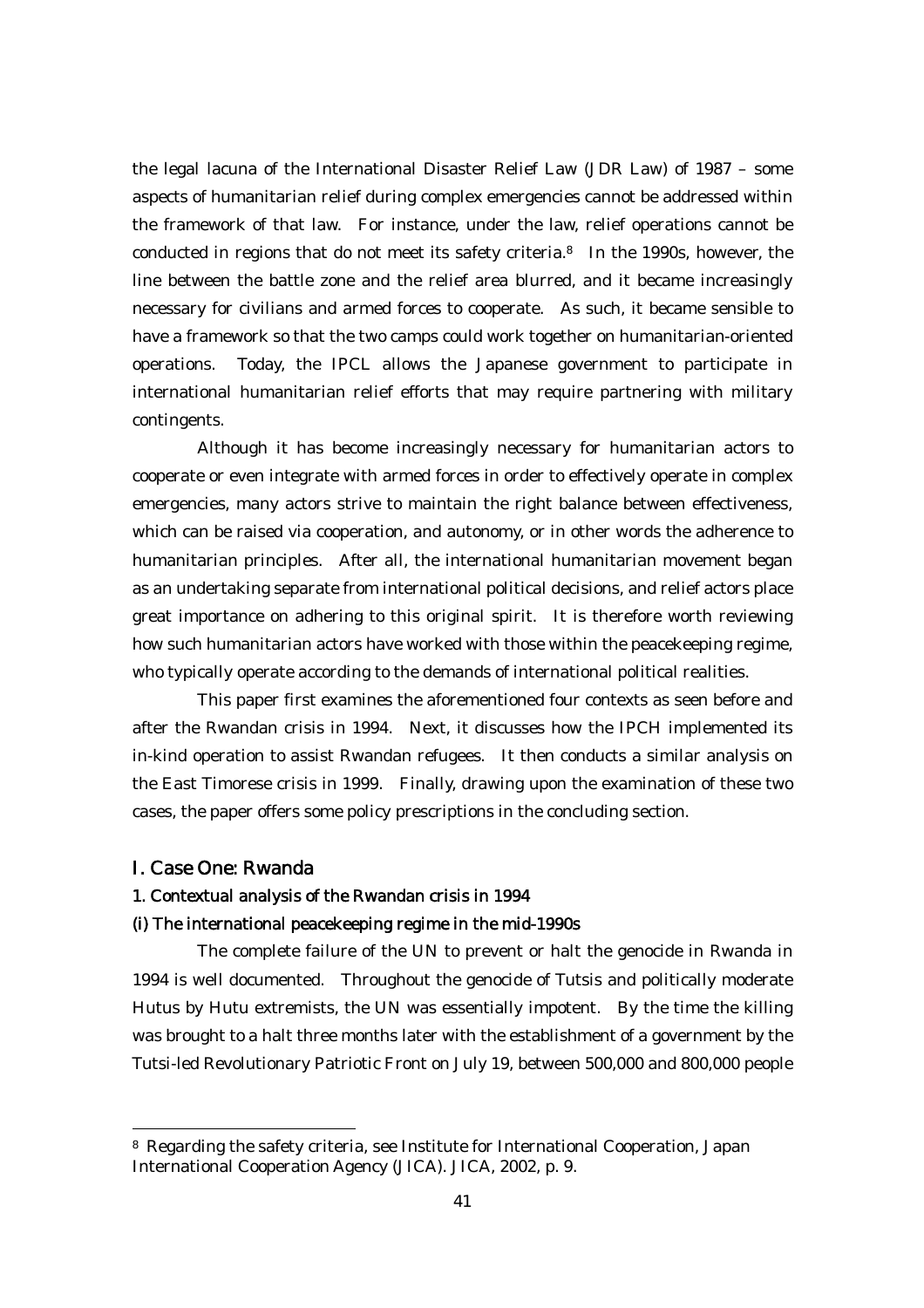had been killed, and over one million had fled to neighboring countries.<sup>9</sup>

This failed UN peacekeeping mission, alongside two other wobbling missions in Somalia and Bosnia, severely eroded support for UN peacekeeping operations among the organization's member states. Some refer to this string of failed peacekeeping efforts as the third generation of UN peacekeeping.10 These missions were marked by their inability to broker peace due to their vague and insufficient UN mandates, as well as to the difficulty of maintaining order in environments where there was "no peace to keep."11

 Having realized that the existing UN peacekeeping framework was insufficient for complex emergencies, member states began to turn away from the UN in their major peacekeeping initiatives. In the second half of the 1990s, member states increasingly turned to multilateral frameworks to enforce peace.<sup>12</sup> This did not mean, however, that UN officials had given up pursuing the organization's peacekeeping raison d'être. Rather, the UN was quietly reviewing its peacekeeping approach to make it more relevant to the rapidly changing nature of conflict. The peacekeeping failures of the first half of the 1990s would fundamentally alter the way UN officials looked at peacekeeping over the following 10 years.

#### (ii) The international humanitarian regime prior to the mid-1990s

#### (a) Cooperation among humanitarian actors: Establishment of DHA

Throughout the 1990s, the discussion over international humanitarian response revolved around the old agenda of establishing a better coordination mechanism. As the UN offices responsible for coordinating relief operations repeatedly encountered difficulties due to their inability to forge concerted responses, the UN General Assembly (UNGA) moved to ameliorate structural deficiencies by establishing – or renaming – offices within the UN Secretariat.

The initial momentum for reform came as a result of UN member states' frustrations on unsatisfactory responses to the Gulf War in 1991 by the Office of the

<sup>9</sup> Des Forges, 1999.

<sup>10</sup> For example, see Doyle et al., 2006, pp. 15-17.

<sup>11</sup> Malan, 1998, para. 2.

<sup>12</sup> In the late 1990s, UN member states turned to regional non-UN peacekeeping operations to broker peace. Examples of this are military interventions by the Economic Community of West African States (ECOWAS) in Sierra Leone; by the Commonwealth of Independent States (CIS) in Georgia, Azerbaijan and Tajikistan; and by the North Atlantic Treaty Organization (NATO) in the former Yugoslavia. See Malan, Op. cit.; Durch also notes that there were only two UN peacekeeping missions from 1995 through 1999: "one robust operation in eastern Croatia and a police monitoring mission in Bosnia … both were backed up by NATO military power." Durch, 2001, p. 2.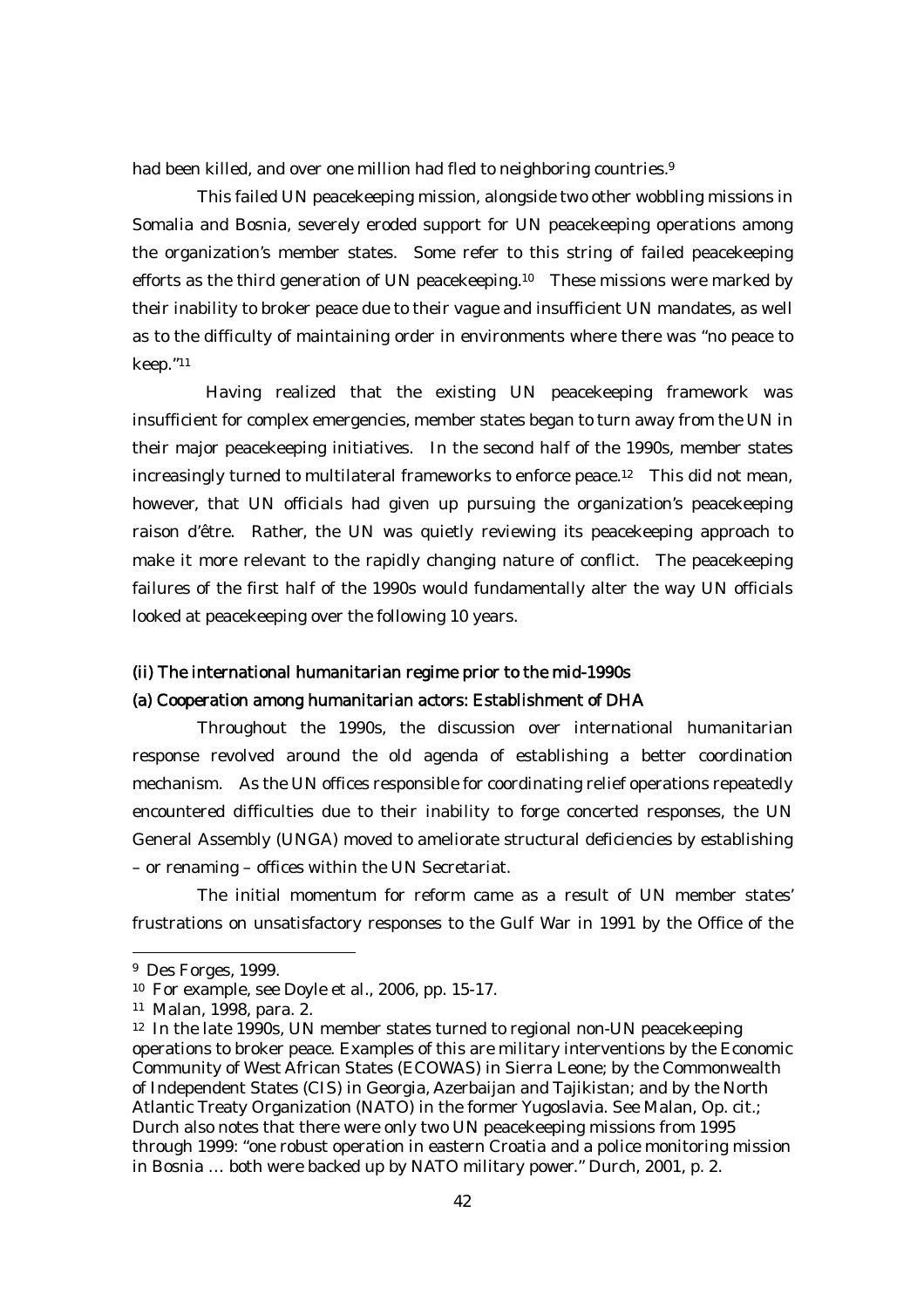United Nations Disaster Relief Coordinator (UNDRO), which was responsible for coordinating the responses of the six UN humanitarian agencies.13 Momentum was also accelerated by the need to incorporate an increasing number of humanitarian organizations into a framework of concerted international response.

The core element of this reform was replacing UNDRO with the UN Department of Humanitarian Affairs (DHA). The reform was intended to facilitate cooperation between UN and non-UN humanitarian organizations and give DHA a better field presence and operational flexibility than its predecessor.<sup>14</sup> Furthermore, the UNGA formed the Interagency Standing Committee (IASC), a joint policymaking body, intending that it should function as a forum for policy collaboration among major humanitarian organizations. A centralized funding scheme was also introduced. Against the backdrop of a new international order rapidly coming about after the end of the Cold War, this reform marked the first large-scale attempt to overcome the obstacles to coordination between key humanitarian actors.

The results of the reform were mixed. Although DHA's performance during the Rwandan crisis was by and large viewed positively, critics argued that the reform did not generate the results that had been expected,<sup>15</sup> claiming that DHA was unable to effectively fulfill its duties.

The major reason for DHA's limited impact on the coordination of humanitarian actors lay in the way such organizations were going about their business. Prior to the end of the Cold War, humanitarian actors worked independently without clear inter-organizational standards or agreements. Relief delivery was the province of specialized UN humanitarian agencies that had their own mandates, private humanitarian actors – like organizations that supported the International Red Cross and Red Crescent Movement– and numerous NGOs. Each organization had different operational protocols and mandates, and it was only after the end of the Cold War that

13 Kehler argues that UNDRO's deficiencies included separate treaties and governance mechanisms of its member agencies (Reindrop, 2002), its limited share of deployed resources, and a limited field presence (Burton, 1993)." See Kehler, 2004. p. 4. 14 This new relief framework was based on UN General Assembly Resolution 182, "Strengthening of the co-ordination of humanitarian emergency assistance of the

 $\overline{a}$ 

United Nations," issued Dec. 19, 1991. This resolution established the UN Department of Humanitarian Affairs (DHA), the Interagency Standing Committee, the Emergency Relief Coordinator, the Central Emergency Revolving Fund, and the Consolidated Appeals Process. See A/RES/46/182, 19 Dec. 1996.

<sup>15</sup> Weiss noted that it was only a "cosmetic" reform; Cuenod argued that it lacked a "natural constituency to support and promote [the new office's] success" and it had "no money, little experience [and] no stockpiles." Martin wrote that the "problems of bureaucratic inefficiencies, lack of centralized authority, insufficient resources and uncoordinated activities remained unsolved." See Martin, 2000, p. 32.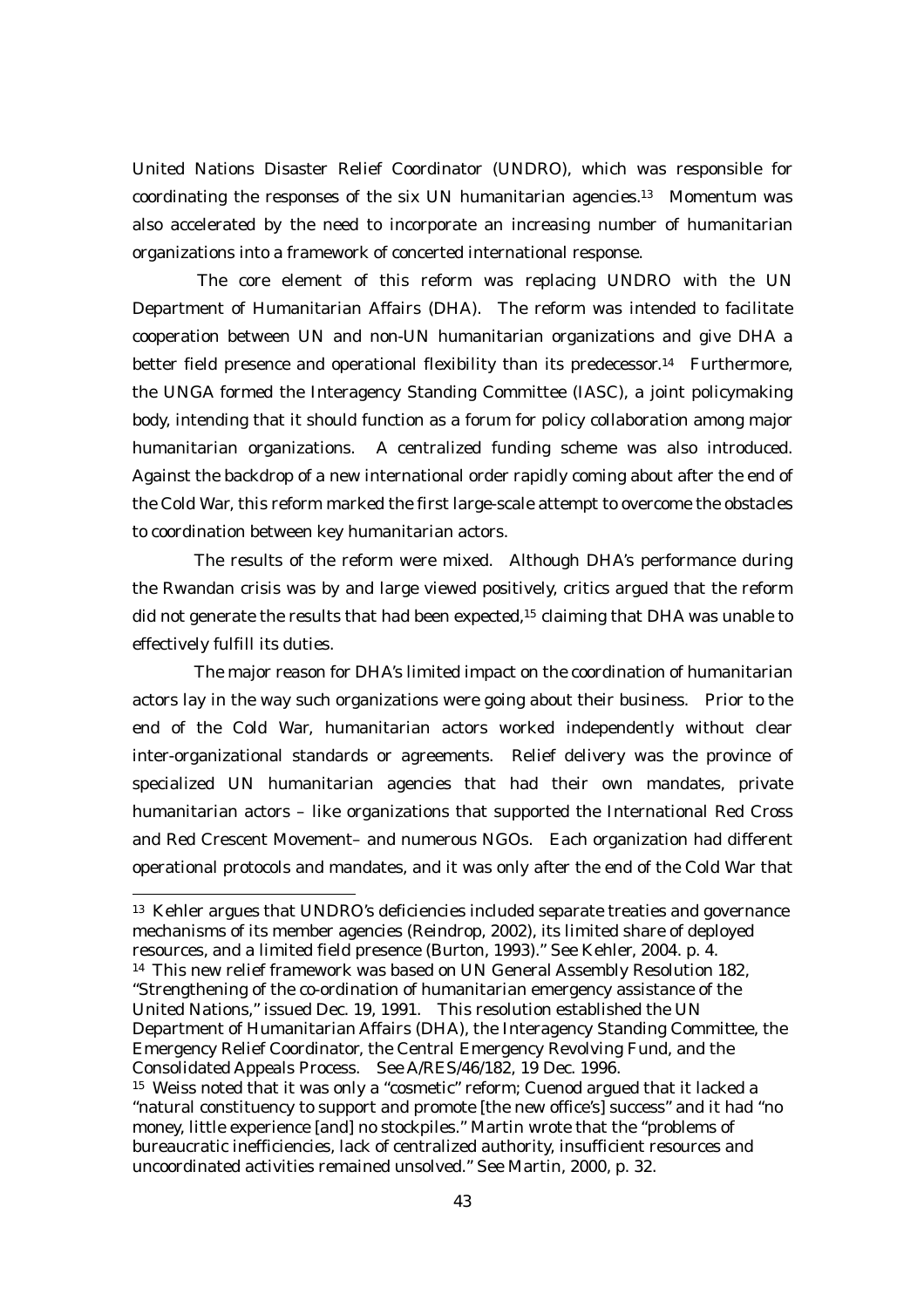these actors began to find themselves on common ground, including amid complex emergencies.

At first, the newly established DHA had only minimal leverage when it came to fulfilling its role of coordinating these various actors. The new funding scheme did not work well either, as funding DHA meant diverting money from core UN humanitarian agencies. Since the heads of these agencies were essentially more powerful than the head of DHA – whose rank was Under Secretary-General of the UN Secretariat – DHA suffered from a serious lack of resources. The robust coordination of major humanitarian actors is critical to effective international response, but DHA was unable to effectively fulfill this task.

# (iii) International humanitarian responses to the Rwandan crisis

# (a) Cooperation among humanitarian actors

The Rwandan genocide took place against the backdrop of disappointing UN peacekeeping efforts and thorny UN-led reform for better interagency relief coordination. Ironically, the political indifference that permeated the West and the resultant horrendous genocide accelerated the momentum for massive international humanitarian response. Once the genocide was over and the new Rwandan government was established, the international community reacted in a concerted fashion to provide relief. The financial contribution to assist Rwandan refugees and IDPs, much of which given by major donor governments, was one of the largest sums for a relief effort in the 1990s. About 1.2 billion dollars was allocated to humanitarian agencies assisting Rwandan refugees and IDPs in 1994, of which UN agencies received approximately 50%, Red Cross/Crescent 16%, and NGOs 20%.16

The organizations that provided humanitarian relief within and outside Rwanda apparently coordinated well with each other. At least eight UN agencies and eight military contingents, as well as some 250 local and international NGOs responded to the crisis. 17 While the level of inter-organizational coordination varied, those conducting cross-border operations were reported to have worked under "an orderly, cohesive and well-coordinated system."18 The coordinated effort led by DHA was evaluated highly, with DHA said to have "achieved greater effectiveness on the ground and a new level of respect among aid agencies, donors and host government

<sup>16</sup> The UN Humanitarian agencies that received most of the funding were UNHCR, UNICEF and the WFP. See Borton, 1996, Figure 3; See also Udenrings Ministeriet Dania, fig. 3.

<sup>17</sup> Kehler, Op. cit., p. 18.

<sup>18</sup> Ibid., p. 22.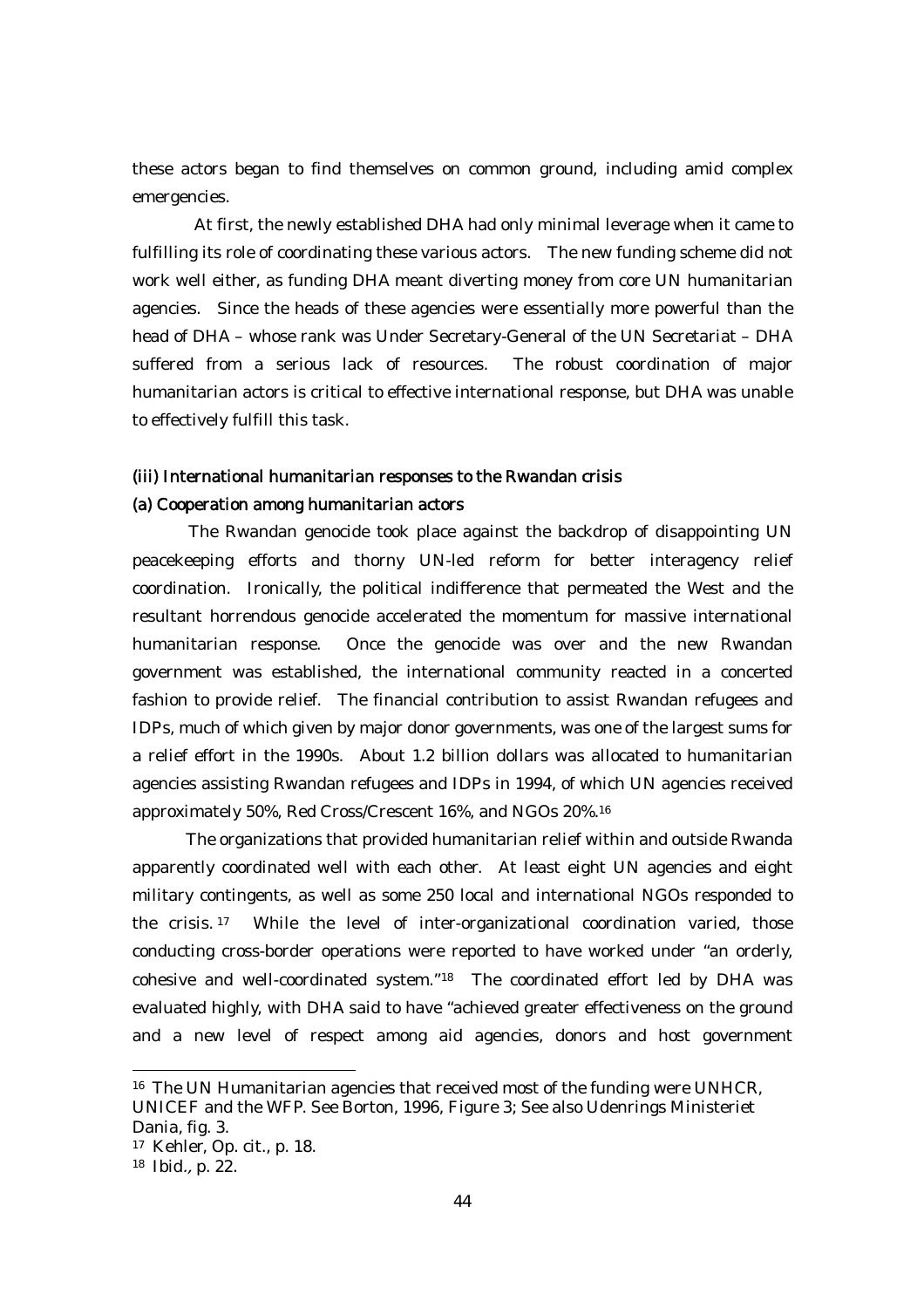authorities."19 Among the factors that contributed to the effective coordination was UNHCR's effort to limit the number of partner organizations working in refugee camps. The robust funding of numerous relief organizations was another critical factor for the harmonious cooperation.

Despite the positive reviews of how humanitarian actors worked together, this was no perfect relief campaign. First, operations within Rwanda during the height of the genocide in April and June were severely limited because of the insecure environment. Only the International Committee of the Red Cross (ICRC), Catholic Relief Services (CRS) and the World Food Programme (WFP) operated in-country prior to the French-led Operation Turquoise, and the amount of food and medical support provided by those relief agencies was limited. 20 As such, these few remaining international actors did not require much coordination. In the end, it was the severely limited scale of early relief operations that led to widespread criticism of "too little too late."

Second, outside Rwanda, where a substantial number of humanitarian actors operated cross-border even during the height of the genocide, coordination proved difficult, largely because the Special Representative to the UN Secretary-General had limited authority to lead operations outside the country.<sup>21</sup> The lack of resources allocated to DHA also proved a problem. As a result, it was UNHCR and WFP, not DHA, that took responsibility for coordinating most of the humanitarian relief efforts outside Rwanda.22 It was also reported that "Relief efforts in Rwanda suffered from interagency disputes among the United Nations Assistance Mission for Rwanda (UNAMIR), UNHCR, various other UN agencies and NGOs [because of the] shortfalls in necessary resources."23 Although DHA was established to solve precisely this sort of interagency turf battle, it was unable to build consensus among critical decision makers.

These criticisms notwithstanding, the international humanitarian response to the Rwandan crisis was one of the largest in the 1990s. Although few humanitarian relief efforts can meet the high standards of some critics – relief campaigns take place amid a complex web of unpredictable factors – one issue that became clear after Rwanda was that DHA had to transform itself into an organization with a specific niche within the world of UN and non-UN humanitarian organizations.

<sup>19</sup> Miner et al., Op. cit., p.64.

<sup>20</sup> Borton, 1996, para. 9.1.

<sup>21</sup> Kehler, Op. cit., p. 22.

<sup>22</sup> Ibid., p. 22.

<sup>23</sup> Weil, 2001, p. 94.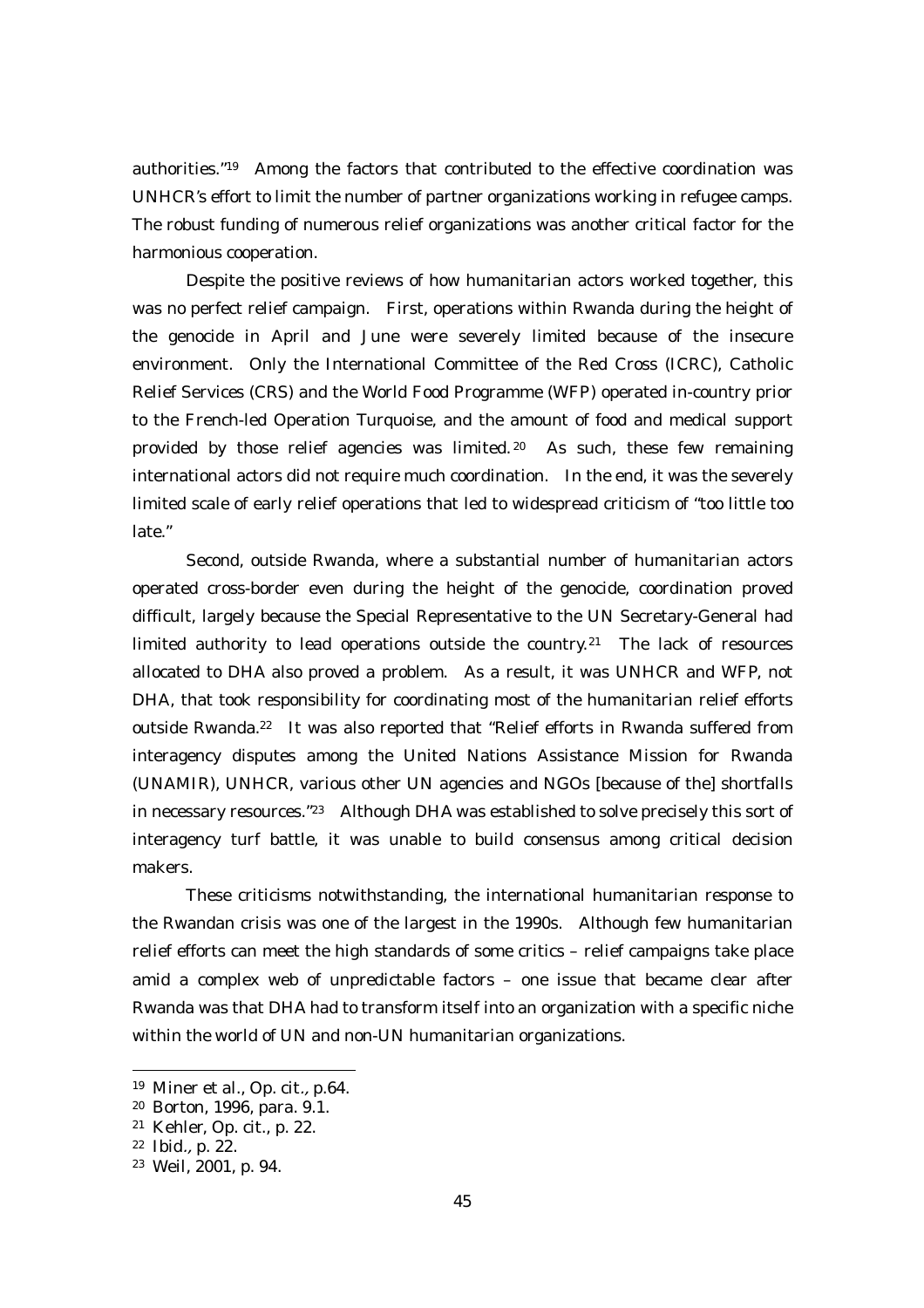## (b) Cooperation between civilian and military actors

One key lesson that humanitarian actors learned in the Rwandan crisis in 1994 was the importance of cooperating with military forces. During the height of the genocide, the UNAMIR peacekeepers worked closely with the relief agencies that remained inside Rwanda.24 Operation Turquoise, U.S.-led Operation Support Hope (OSH) and multiple military contingents from around the world, including Japan, secured areas and enabled humanitarian organizations to carry out their work. Military contingents typically provided logistical support and often delivered relief supplies themselves.<sup>25</sup> From the perspective of the military, Rwanda "underscored the importance of identifying and maintaining the comparative advantage of the military involvement in humanitarian relief."26

Humanitarian mandates given to the military contingents came as a unique opportunity for them, and incentivized military personnel to cooperate with civilian organizations. Although Operation Turquoise, carried out under Chapter VII of the UN Charter, was a peacekeeping mission, subsequent military contingents were assigned purely for humanitarian purposes; the first such mission was OSH. Troops from Australia, Canada, Germany, Ireland, Israel, Japan, the Netherlands and New Zealand subsequently joined the humanitarian relief efforts according to the packages negotiated between their governments and UNHCR.27 The military contingents and UN and non-UN humanitarian agencies all contributed to the massive relief effort led by UNHCR.

#### (iv) Political climate in Japan prior to 1994

For Japanese policy makers, the Gulf War in 1990-1991 marked a turning point in the domestic political debate over Tokyo's involvement in international peacekeeping efforts. Although Japan contributed 11 billion dollars to support coalition operations to expel Iraq from Kuwait, Japan was not included in the list of nations subsequently acknowledged by Kuwait in the *Washington Post*.<sup>28</sup> This generated heated domestic debate over Japanese diplomacy, with some arguing that Japan should be more active in working toward collective security. Meanwhile, the UN

<sup>24</sup> Mineav et al., Op. cit., Chap. 4.

<sup>25</sup> Ibid., Chap 4.

<sup>26</sup> Ibid., p. 151.

<sup>27</sup> Ibid., p. 14.

<sup>28</sup> The Japanese government contributed 1 billion dollars to the coalition on Aug. 30, 1990, 1 billion dollars on Sept. 14, 1990, and 9 billion dollars on Jan. 24, 1991. The full-page acknowledgement by the Kuwaiti government ran in the Washington Post on Mar. 11, 1991.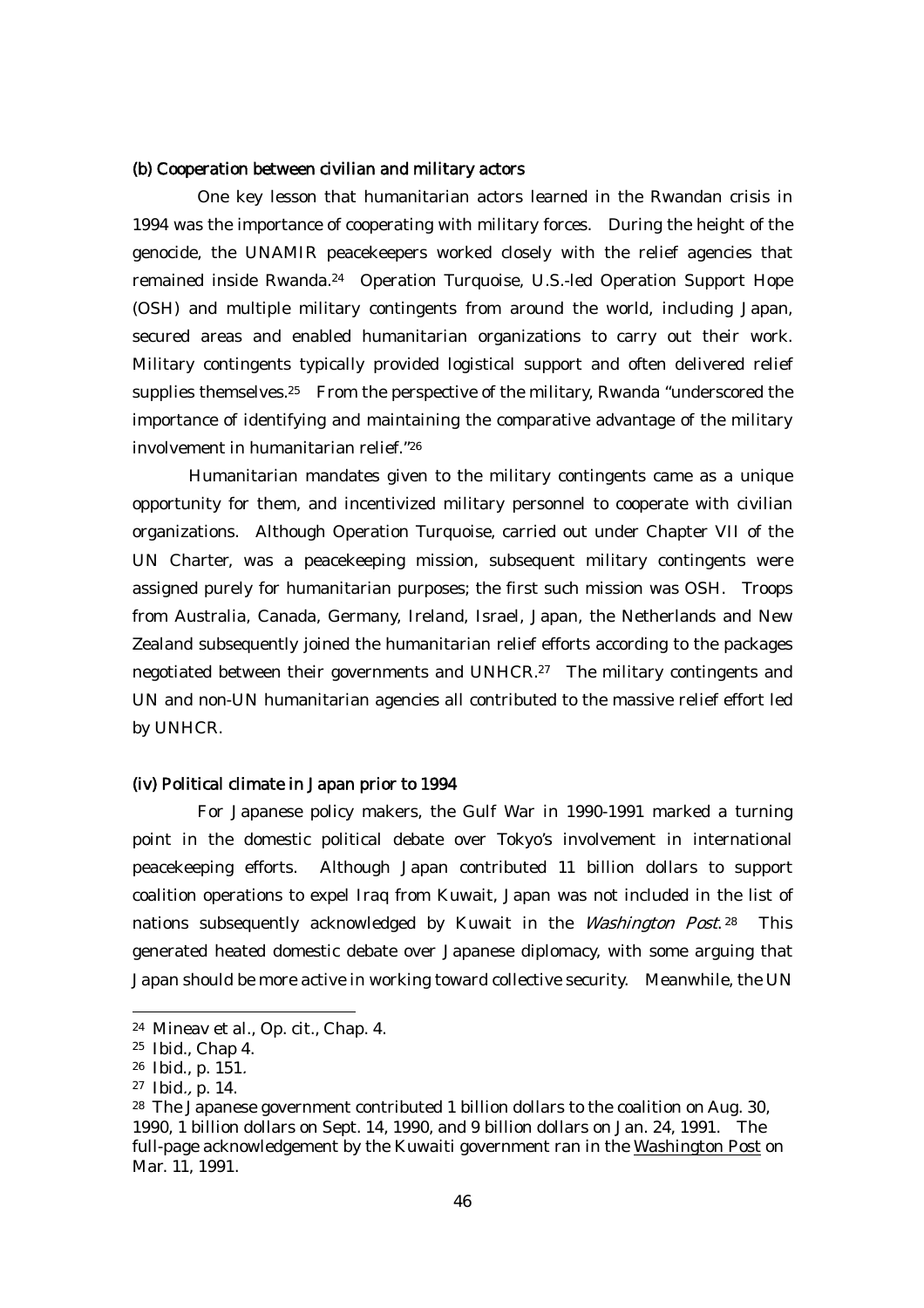was contemplating sending a peacekeeping mission to Cambodia, and Japan felt it necessary to participate. As such, in 1992 the government passed the International Peace Cooperation Law (IPCL), making it possible to send SDF and civilian personnel overseas, as well as material, for the purposes of supporting UN peacekeeping missions, election monitoring and humanitarian relief activities. The same year, the Secretariat of the International Peace Cooperation Headquarters was established within the Prime Minister's Office to implement peacekeeping operations under the IPCL.

 In the two years between the IPCH's creation and the Rwandan crisis of summer 1994, the IPCH was involved in four non-humanitarian campaigns to which it extended both Japanese personnel and material support. While the only personnel it dispatched to the United Nations Angola Verification Mission II (UNAVEMII) in 1992 and the UN Observer Group in El Salvador (ONUSAL) in 1994 were small contingents of election observers, those to the United Nations Transitional Authority in Cambodia (UNTAC) starting in 1992 and to the United Nations Operation in Mozambique (ONUMOZ) starting in 1993 included cease-fire observers, civilian police officers, engineers, staff officers, and so forth.<sup>29</sup> The IPCH also donated material to support elections under the UNTAC and the ONUMOZ. Once again, these four campaigns leading up to Rwanda were not humanitarian in nature.

As the Rwandan crisis unfolded, Japan was in the midst of a political transition. The Tomiichi Murayama coalition administration took the helm in June 1994, with Murayama becoming the nation's first prime minister from the Social Democratic Party. The coalition administration did not change the preceding governments' policy of striving to have Japan take on a larger role in international peacekeeping.30 With the public still smarting from the sense that their country was a "faceless nation" in the international community, the Murayama administration was inclined to promote peacekeeping efforts to raise Japan's status.31

One development that reflected Japan's willingness to actively contribute to international peace-building through humanitarian activities was the launch of the Tokyo International Conference on African Development (TICAD) in 1993. TICAD I, a two-day conference sponsored by the Ministry of Foreign Affairs (MOFA), was held in

<sup>&</sup>lt;sup>29</sup> For UNTAC, 1,332 personnel  $-16$  cease-fire observers, two engineering units each with 600 people, 75 civilian police officers and 41 election personnel – were dispatched during the three missions between Sept. 1992 and June 1993. For ONUMOZ, 169 personnel – 10 staff officers, 144 movement control units and 15 election observers – were dispatched during the two missions between May 1993 and Nov. 1994. Interview with an IPCH staff member, IPCH office in Tokyo, 1 Sept. 2009.

<sup>30 &</sup>quot;Japan premier: socialist's unarmed neutrality policy is outdated," 1994. 31 Nakayama, 1994.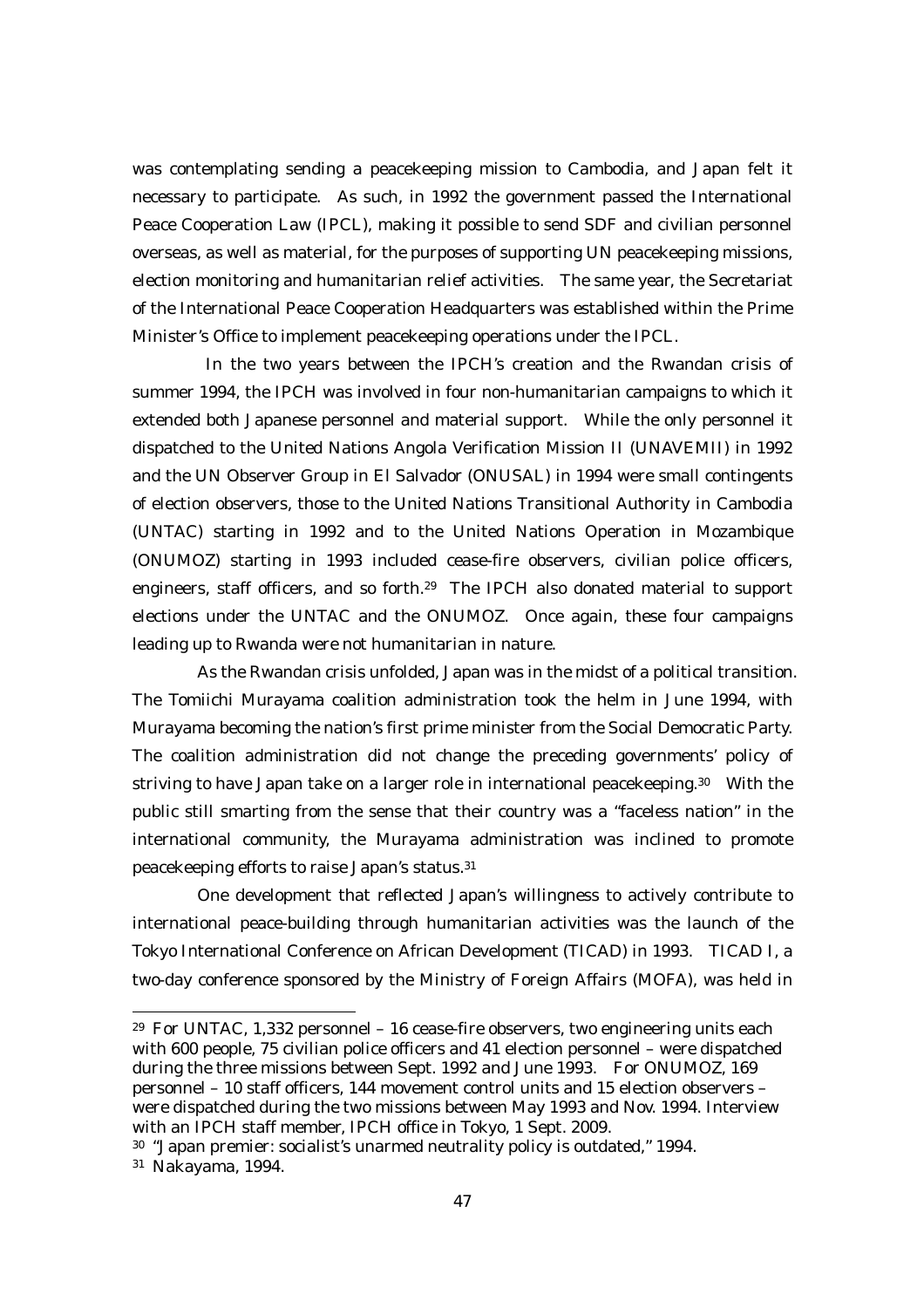October 1993, drawing over one thousand people, largely high-ranking officials from African countries and representatives from multilateral governmental organizations and NGOs. TICAD I participants adopted the Tokyo Declaration of African Development, a statement that declared, among other things, the importance of providing assistance to conflict-affected people.32 While some critics argued that TICAD was merely a diplomatic tool designed to raise Japan's stature in Africa, it nonetheless signified Tokyo's willingness to play a larger role in African peace-building.33

Policy discussions at the Ministry of Defense at that time were also focused on having Tokyo play a more proactive role in peacekeeping via humanitarian operations. In February 1994, MOD established a commission on security issues whereby policymakers and academics worked to develop outlines to replace the old security framework that was adopted in 1976. After the commission met for the 20<sup>th</sup> time, MOD submitted a paper entitled "The Modality of the Security and Defense Capacity of Japan: The Outlook for the 21st Century" to the Murayama administration on Aug. 12, 1994. 34 The report stressed the importance of Japan playing an active and constructive role in the changing international environment. It noted that humanitarian relief was one area where the SDF could step up its contributions under Japan's newly established IPCL.35

Thus, in summer 1994, the contexts surrounding the IPCH were: a malfunctioning UN-led peacekeeping regime; a laissez-faire relief regime; and the resultant massive ad-hoc humanitarian response to the Rwandan crisis. Combined with those international factors was a domestic political climate in Japan that favored giving humanitarian assistance to African countries. As the MOFA and MOD policy initiatives were being devised and implemented, the IPCH was called upon to join Japan's international humanitarian relief efforts. The time was ripe for the IPCH to try a new kind of relief response.

## 2. IPCH's response to the Rwandan crisis through in-kind donations

On July 15, 1994, four days prior to the establishment of the new Rwandan government, then UNHCR Commissioner Sadako Ogata held an emergency meeting with the Humanitarian Liaison Working Group, which consisted of 24 donor

<sup>32</sup> TICAD, 1993, p. 4, (21).

<sup>33</sup> For criticism, see ODA-NET, 2005.

<sup>34</sup> Ministry of Defense, II, 1,(1).

<sup>35</sup> Tanaka, 1994, 3-shou, 1-setsu, 2.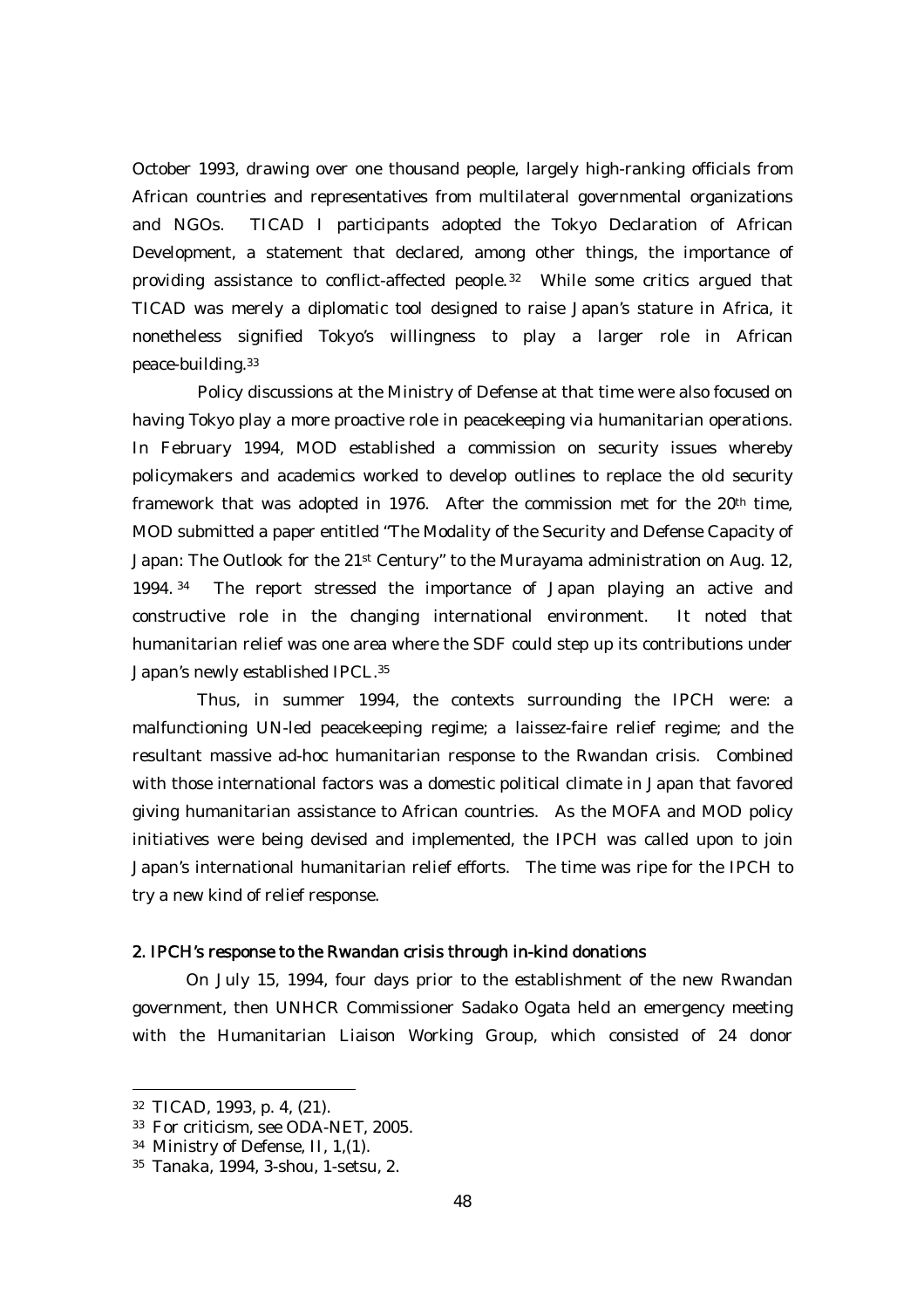governments and the European Commission.36 At another such meeting on July 20, UNHCR officially presented these donor governments with a list of eight desired Service Packages. The contents included airlift services, site preparation for refugee camps, provision of potable water, and so forth.

By that time, Japan had already donated nine million dollars to humanitarian agencies such as UNHCR, the World Health Organization (WHO) and ICRC; an additional three million dollars had been given to UNAMIR. Tokyo had also provided grants to several Japanese humanitarian NGOs. Upon UNHCR's July 20 request and subsequent prompt responses by other donor governments, however, Japan found itself under pressure to make an additional contribution.

The IPCH was unofficially informed by MOFA of UNHCR's request on July 26. The relayed request was for a standard suite of prioritized relief items, such as tents and sleeping mats.<sup>37</sup> Partly because the needs for refugee relief operations were constantly changing, MOFA was unable to ascertain a priority list of relief items from UNHCR sooner. On Aug. 1, UNHCR officially requested that Japan donate relief items to UNHCR.38

From July 26, it took the IPCH 17 days to have UNHCR assistance approved at an Aug. 12 Cabinet meeting. At this point in its history, the IPCH lacked the operational capacity to directly meet UNHCR's request – it had neither stores of relief supplies nor working relationships with logistics firms that could deliver such goods. As such, the IPCH compared how long it would take various relief items to be delivered to Entebbe, Uganda, through market-based procurement and through an arrangement with Japan International Cooperation Agency (JICA). The IPCH determined that relief items would arrive most quickly if it worked with JICA.39 The first planeload of JICA relief items landed in Entebbe, Uganda, on Aug. 15.40

These items arrived behind hastily arranged supplies from other donor countries. Several governments had delivered their first items as early as the end of July to the newly opened Goma Airport, whose fully functional runway allowed transport aircraft

<sup>36</sup> Lange, 1996, p. 2.

 $37$  The proposed items of this in-kind donation were 6 sets of medicine, 43 large tents, 2,600 sleeping mats, 3,550 blankets, 213 water tanks and 1,000 shovels. Interview with an IPCH staff member, IPCH office in Tokyo, 1 Sept. 2009.

<sup>38</sup> Interview with an IPCH staff member, IPCH office in Tokyo, 1 Sept. 2009.

<sup>39</sup> Interview with an IPCH staff member, IPCH office in Tokyo, 1 Sept. 2009.

<sup>40</sup> It cost the IPCH about 125 million yen to purchase relief items from JICA and 65 million yen to transport these items. Interview with an IPCH staff member, IPCH office in Tokyo, 1 Sept. 2009.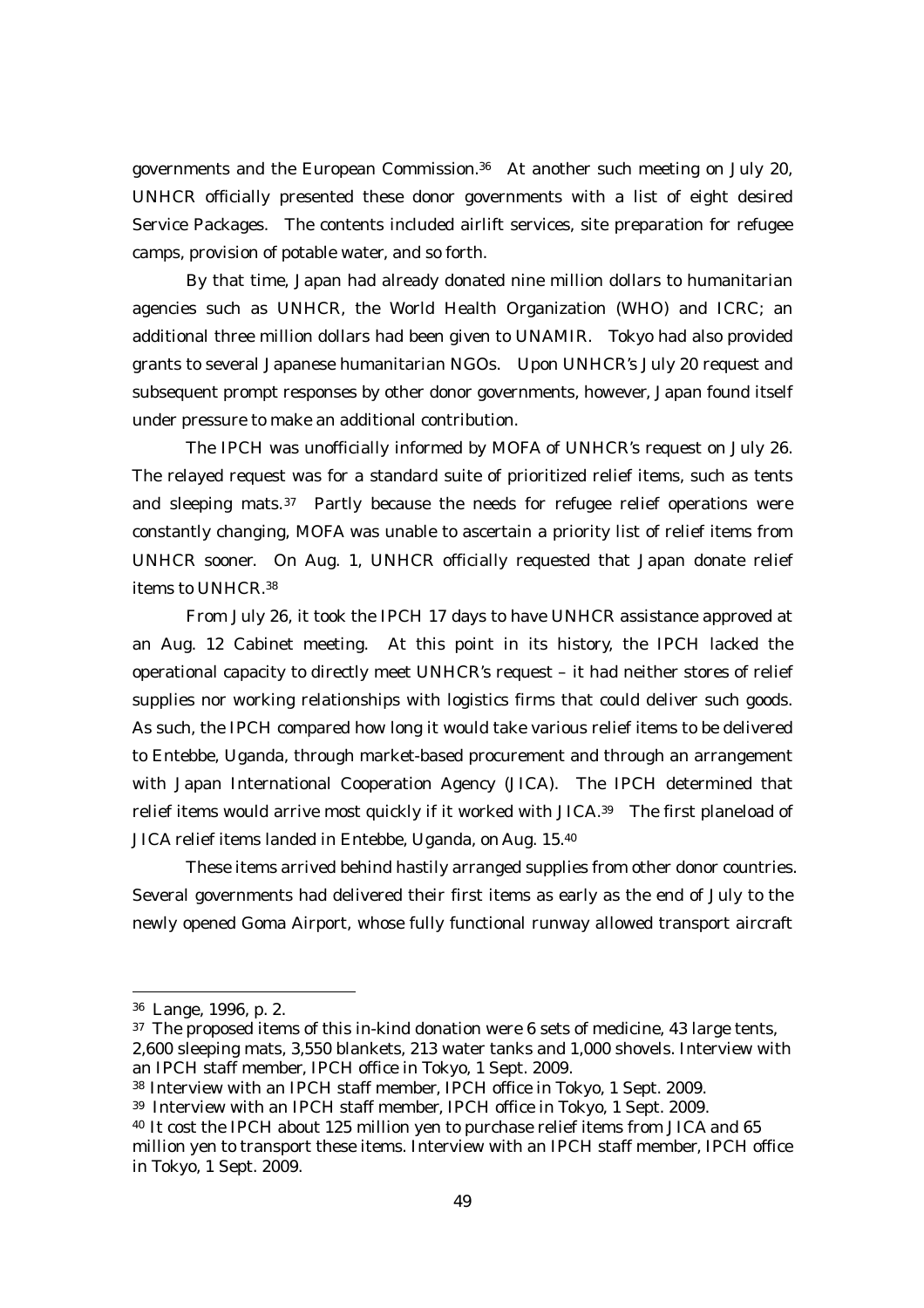to land around the clock thanks to the efforts of Operation Support Hope.41 Australia was one of the fast-movers, with some 700,000 U.S. dollars worth of AusAID assistance taking off for Rwanda on July 28.42 France, Germany, Canada and the U.S. completed their first wave of in-kind donations by Aug.  $1.43$  Other major donors took about 10 days from UNHCR's official announcement of the Service Packages; the IPCH took 26 days.44

It should be noted that IPCH's slow response did not reflect an inability on the part of IPCH itself to promptly respond to UNHCR's request. In fact, by July 29, just a few days after the unofficial notification on July 26, the IPCH had scheduled all the meetings necessary to have the proposed in-kind operations authorized, including inter-ministerial meetings and a spot on the agenda for the Cabinet meeting to be held on Aug. 12.45 And by the time other donor governments began moving, the IPCH had already crafted a thorough plan for its operational steps.

The reason for the slow 26-day response was that inter-ministerial meetings dragged on. The IPCH spent just six days deliberating before accepting the official Aug. 1 request from UNHCR, but twelve days were needed to complete a string of inter-ministerial meetings prior to the final Cabinet decision. Whether these inter-ministerial meetings could have proceeded more swiftly should be examined in comparison with other cases, an endeavor that is beyond the scope of this paper.

Regardless of the timeline, IPCH's work during the Rwandan crisis marked the first real application of the IPCL. And arguably, the extra two weeks that the IPCH took to get the operation in gear may be justified by its lack of experience and operational capacity at the time. Over the following several years, the IPCH worked diligently to address such issues, in part by establishing a stockpile system; the impact of these efforts could be seen during the Kosovo and East Timorese crises in 1999.

<sup>41</sup> Mcintyre, 1994.

<sup>42 &</sup>quot;First Aussie Aid on the Way," 1994.

<sup>43</sup> By Aug. 1, the First Africa Division of MOFA investigated the state of relief assistance carried out by major donor governments such as Belgium, France, Germany, Italy, Canada, and the United States. Interview with an IPCH staff member, IPCH office in Tokyo, 1 Sept. 2009.<br><sup>44</sup> The 26 days run from July 20, when UNHCR requested the eight service packages, to

Aug. 15, when the relief items arrived at the Entebbe Airport.

<sup>&</sup>lt;sup>45</sup> Interview with an IPCH staff member, IPCH office in Tokyo, 1 Sept. 2009. Asahi Shinbun on July 29 also reported that the IPCH was considering providing in-kind relief to Rwandan refugees. See "Considering In-Kind Contribution Under the PKO Law for Rwandan Refugees," 1994.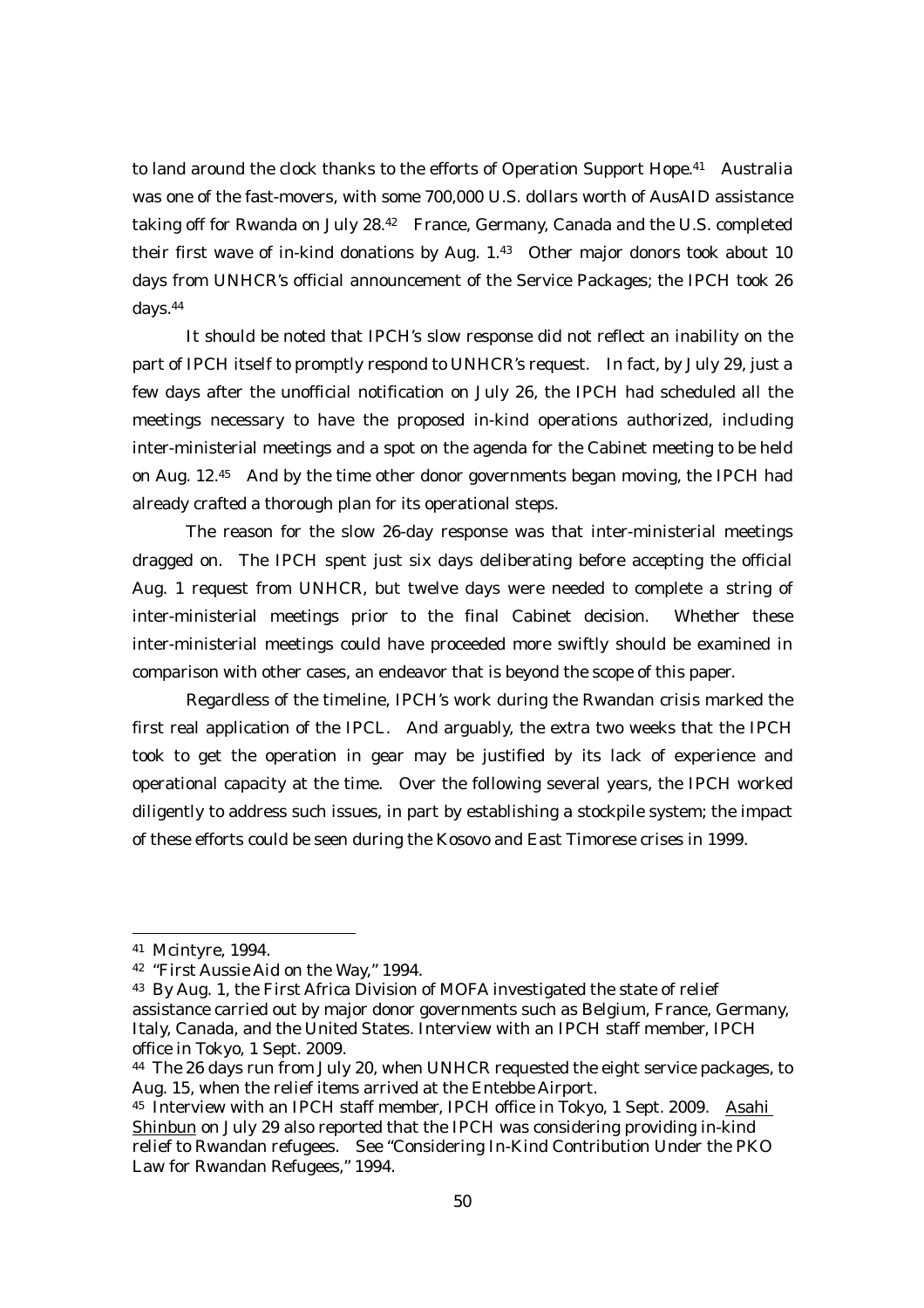## III. Case Two: East Timor

### 1. Contextual analysis of the East Timorese crisis of 1999

# (i) The international peacekeeping regime in the late 1990s and beyond

The short lull in UN-led peacekeeping in the late 1990s came to an abrupt end in 1999, when the UN found itself conducting peacekeeping and planning peace-building in Kosovo, then carrying out two peace-building missions in East Timor and Sierra Leone. In 2000, the landmark Brahimi Report – compiled by the Panel on the United Nations Peace Operations, chaired by Lakhdar Brahimi, a prominent Algerian diplomat – was released, advocating more robust and effective UN peacekeeping operations. This series of developments signaled the start of a new type of UN peacekeeping, commonly referred to as post-Brahimi or fourth-generation UN peacekeeping, and indicated the popularization of such concepts as peace-building and state-building.

The UN peace-building effort in East Timor – which began with the United Nations Mission in East Timor (UNAMET) in 1999 and continues in the form of the current United Nations Integrated Mission in Timor-Leste (UNMIT) – is often characterized as a comprehensive state-building approach, one led by multiple international actors. While the first two missions – the UNAMET and then International Force in East Timor (INTERFET), both in 1999 – had narrowly defined mandates (election monitoring and stabilization, respectfully), the UN Transitional Administration in East Timor (UNTAET) and subsequent missions were mandated with multiple state-building tasks. For instance, the UNTAET was charged with three broad responsibilities: humanitarian work, peacekeeping and governance/public administration.46

In a sense, the East Timor experience offered a model for "quick-and-dirty" but "successful" UN-led state-building operations; UN agencies, international financial institutions and donor governments took this approach during a string of subsequent missions where they continued to painfully learn by trial and error how to engage local actors.47 The UN and the World Bank played a central role in building up East Timor from the vacuum of 1999, wherein administrative capacity was nonexistent and infrastructure in rubble. Ten years on, although East Timor still faces challenges such as a weak civilian police force and a feeble judiciary system, it does have a working physical infrastructure, as well as standing political institutions through which the

<sup>46</sup> Howard, 2008, Chap. 8.

<sup>47</sup> Paris, 2004, p. 221; Howard, Op. cit., p. 297.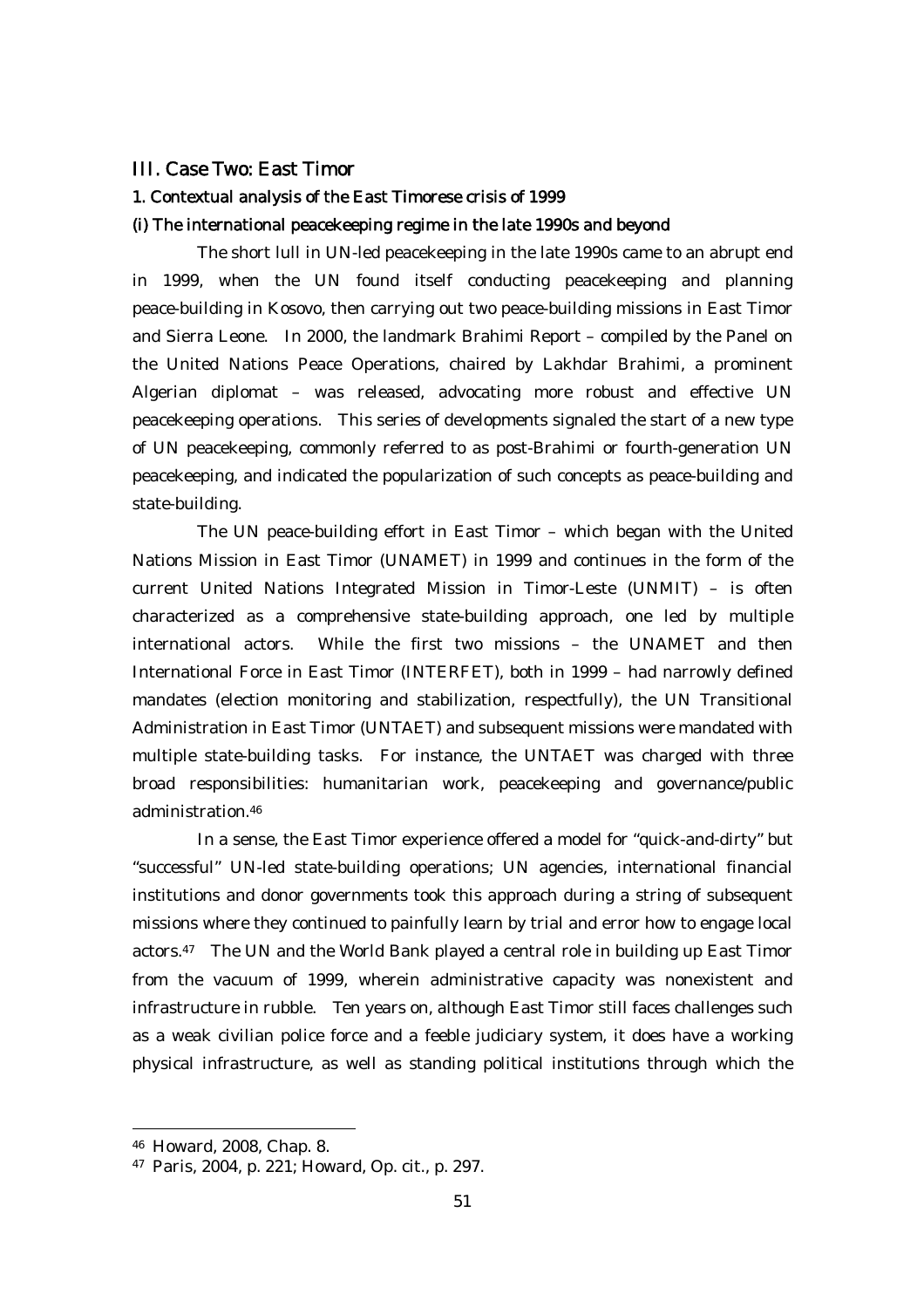locals are governing, policing, making laws and so forth.<sup>48</sup>

# (ii) The international humanitarian regime in the late 1990s and beyond (a) Cooperation among humanitarian actors: Establishment of OCHA

With DHA facing increasing accusations of incompetency, in 1997 the UNGA attempted another reform by replacing it with the Office for the Coordination of Humanitarian Affairs (OCHA). OCHA's role was limited to the coordination of humanitarian response, policy development and advocacy; it was not endowed with operational capacity. For example, two such DHA functions were reassigned to the United Nations Development Program (UNDP) and the Department of Peacekeeping Operations (DPKO). Furthermore, OCHA's staff was substantially smaller than  $DHA's<sub>149</sub>$ 

OCHA was saddled with low expectations from the start. Some argued that the reform was cosmetic and had "limited leverage" as far as prodding stakeholders toward better coordination.<sup>50</sup> Indeed, the reform was somewhat of a compromise between UNHCR, WFP, UNICEF, and InterAction, the consortium of American NGOs. Interagency bickering continued.51 And the Emergency Relief Coordinator, head of the OCHA, held the same position as its predecessor in the UN hierarchy: Under-Secretary-General for Humanitarian Affairs, ranking below the heads of UN humanitarian agencies.<sup>52</sup> The Consolidated Appeals Process remained a "shopping list of the past," unable to prioritize requested relief items.53 It was argued that OCHA merely reinforced "laissez-faire humanitarianism," and that its relief work remained a form of "creative chaos."54

On the advocacy front, OCHA also had limited sway. On paper, it was charged with "ensuring the protection of civilians in armed conflict and respect for international humanitarian law," and expected to raise the issue of civilian protection with UN

<sup>48</sup> Howard, Op. cit., p. 298.

<sup>49</sup> The de-mining function was transferred to the DPKO and conflict prevention and preparedness to UNDP. See Weiss, 1998, pp. 60-61.

<sup>50</sup> Ibid., p. 61.

<sup>51</sup> The original proposal, to have UNHCR assume a more visible role in humanitarian response in complex emergencies, was overturned by the heads of UNICEF, the WFP and InterAction. See Ibid., p. 53.

<sup>52</sup> Weiss called the head of DHA an "inferior rank" to "the executive heads of UNHCR, WFP, and UNICEF as well as UNDP." Ibid., p. 56. Although the head of OCHA remained as the Under Secretary-General on paper, Weiss predicted that Sergio Vieira de Mello, the first Emergency Relief Coordinator and Under Secretary-General, would perhaps be able to raise OCHA's status. See Ibid., p. 65.

<sup>53</sup> Ibid., p. 62. See also Longford, 1999.

<sup>54</sup> Weiss, Op. cit., pp. 59, 64.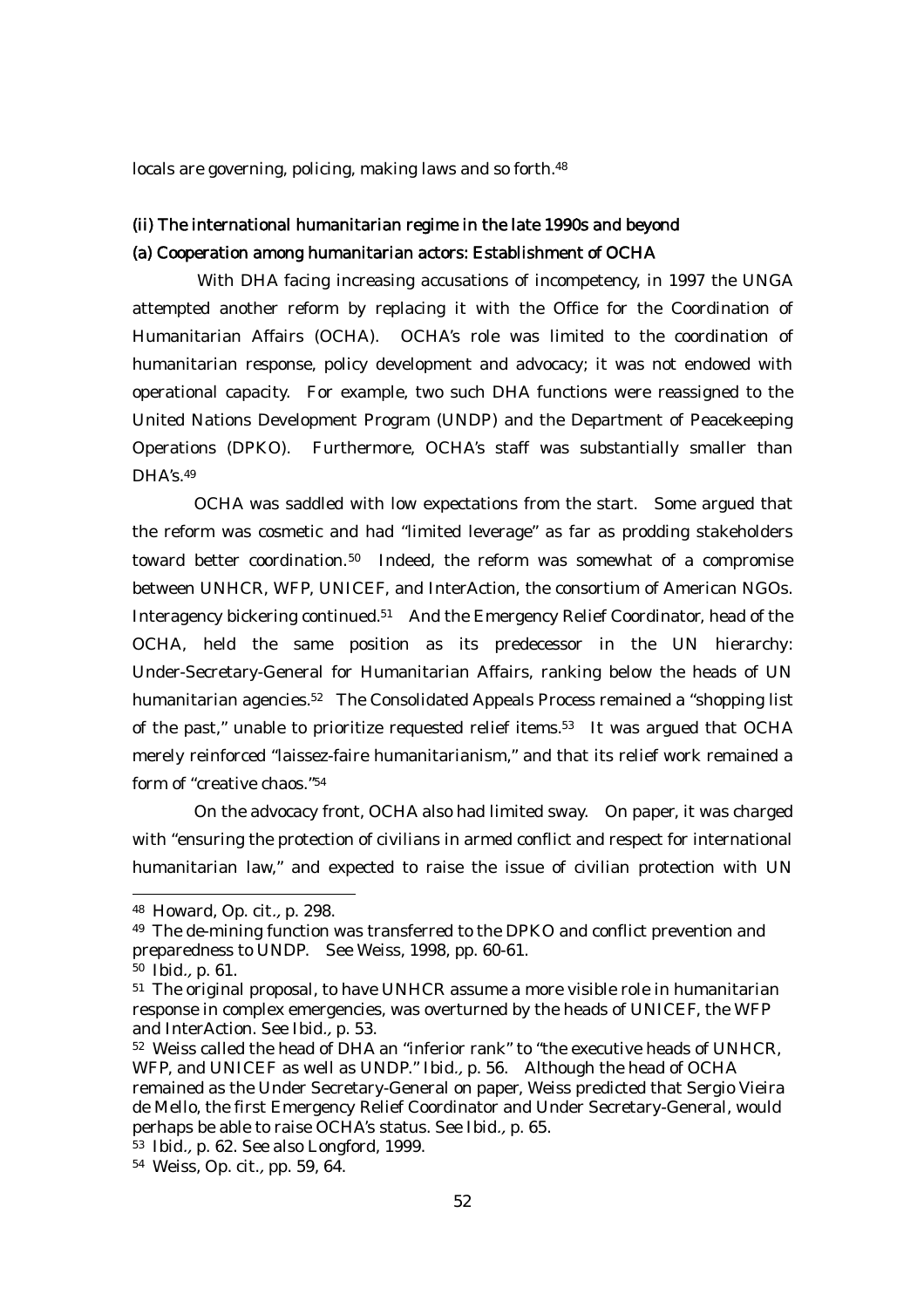member states, particularly those on the Security Council.55 Some observers note the importance of political advocacy as a preventative force, saying that when it comes to humanitarian response, responsibilities "lie with the political action of the states to stop a war or modify the behavior of belligerents."56 Yet in 1998, OCHA was criticized of having "limited leverage" to influence Security Council decisions.<sup>57</sup>

Eight years later, during the Israeli-Hezbollah conflict in summer 2006, the violation of protection by combatants was painfully visible, with civilians deliberately targeted by both sides.<sup>58</sup> The UN Human Rights Commissioner and the Emergency Relief Coordinator (the head of OCHA) condemned the indiscriminative attacks and then Secretary-General Kofi Annan called for the immediate cessation of violence, but major powers such as the U.S. and the U.K. declined to do the same.<sup>59</sup> It may be unrealistic to expect OCHA to have leverage over major powers in advocating civilian protection, but given the lofty aspirations of OCHA's mission statement, its inability to sway other parties in 2006 served to reinforce the notion that the UN may talk a good game, but is weak in implementation.60

Criticism also arose on the policy development front. The Interagency Standing Committee (IASC), a forum for collaborative policy development, was seen to be "foot-dragging" in 1998.<sup>61</sup> To this day, the IASC is struggling to garner support from non-UN humanitarian agencies. It seems that the IASC has failed to increase its leverage over non-UN humanitarian actors; for instance, critical players such as Médecins Sans Frontières and ICRC have withdrawn from its "Cluster Approach" scheme, introduced in 2005 as the latest policy tool aimed at bolstering international humanitarian response.

# (b) Cooperation with non-humanitarian actors: Relief-development gap discourse and beyond

Throughout the 1990s, humanitarian actors discussed the problems of local

<sup>55</sup> See OCHA's mandate, GA Resolution 46/182 (1991) and the Secretary-General's Reform 1997.

<sup>56</sup> Shearer et al., 2007. p. 339

<sup>57</sup> Weiss, Op. cit., p. 61.

<sup>58</sup> See Shearer et al., Op. cit., p. 339

<sup>59</sup> Ibid., p. 343.

<sup>60</sup> Shearer writes "[t]he Secretary-General's High-level Panel on UN System-wide Coherence acknowledges that the main problem lies with the member states' failure to put their words into action…[t]he Panel went on to say that '[w]e remain deeply concerned, however, that the global implementation of human rights lags far behind its articulation" (UN, 2006a, p.26.) Ibid., p. 341.

<sup>61</sup> Weiss, Op. cit., p. 60.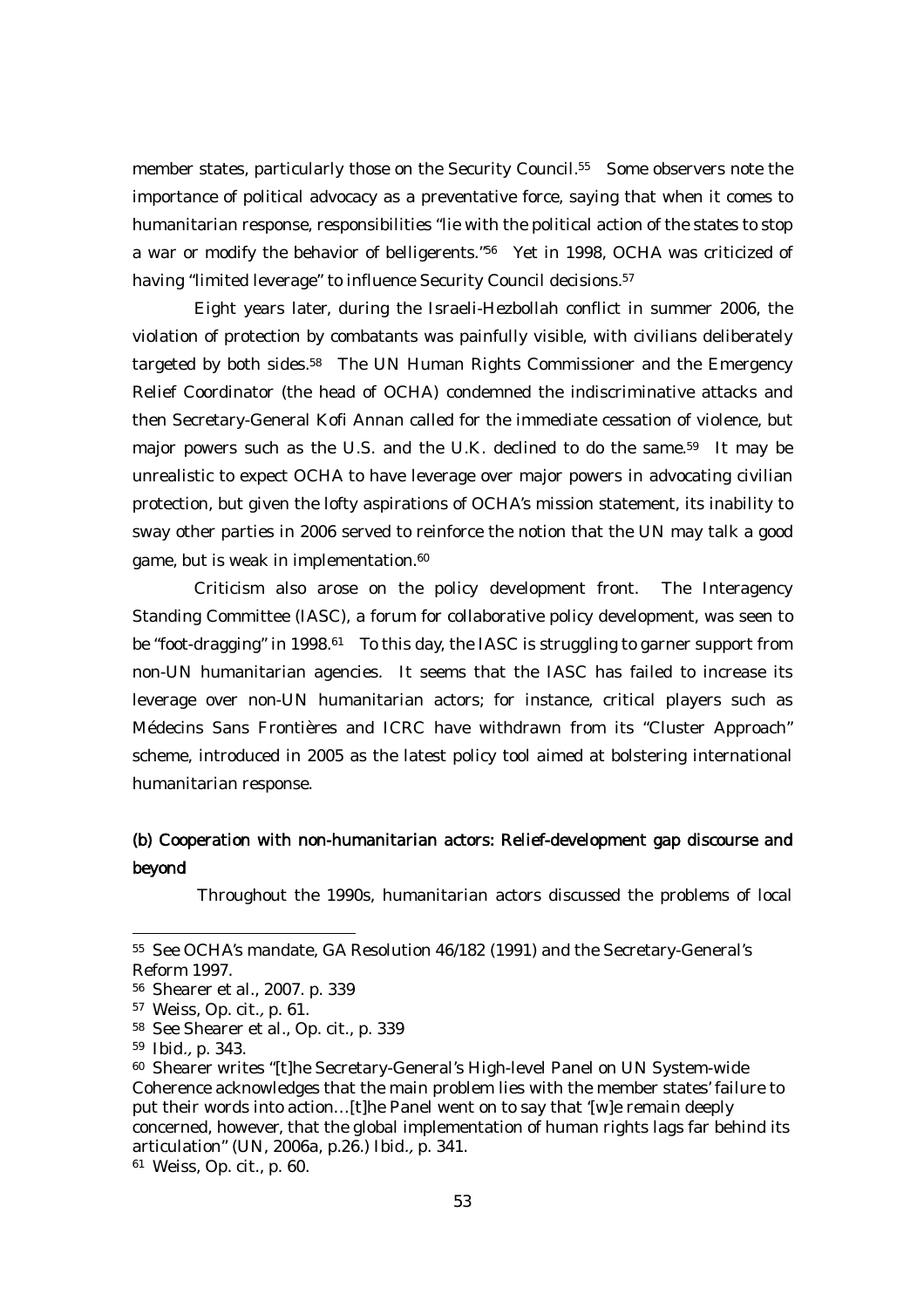people rebuilding their lives after humanitarian campaigns. An increasing number of former refugees and IDPs were finding it difficult to reintegrate into society, or achieve basic human security against the backdrop of a weak state. UNHCR in particular worked to develop ways to assist refugees and IDPs after core relief campaigns. Against this backdrop, it developed policies offering a more comprehensive approach. For example, in the late 1990s UNHCR added an infrastructure component to its portfolio of quick impact projects – now called community empowerment programs – in a bid to expand beyond its conventional activities of repatriation assistance and the short-term distribution of relief supplies.<sup>62</sup>

Development actors echoed those humanitarian actors' call for a more comprehensive approach to assist refugees and IDPs, but they did this from their own development-oriented perspectives. In particular, the smooth reintegration of repatriates into post-conflict societies emerged as a critical topic in the development discourse. For example, the World Bank in 1997 created the Post-Conflict Unit within the Social Development Department as well as established the Post-Conflict Fund, moves taken to "enhance its ability to support countries in transition from conflict to sustainable peace and economic growth."<sup>63</sup> Placing this issue within the social development context sprang from the premise that the establishment of a just societal framework is essential for post-conflict nations to free themselves from the vicious poverty-conflict circle. In 1999, UNDP's Bureau for Crisis Prevention and Recovery was reorganized so that it could play a more assertive role in building up social fabrics to facilitate development. By 2000, observers were noting that "pursuit of both relief and development has become a dominant paradigm among international aid agencies."64

The momentum for international aid actors to fill the gap between the relief and the development phases peaked during the Brookings Process in 1999, which was launched thanks to the commitment of top policy makers, including Ogata and Wolfenson. During the process, these two leaders hosted roundtable discussions with other top officials at the Brookings Institution in Washington, D.C. Their efforts resulted in the gap agenda being acknowledged as an important issue by the United Nations Economic and Social Council. 65 Subsequently, many other relief and development assistance institutions began to tweak their program frameworks to address gap-filling.

<sup>62</sup> Suhrke et al., 2005. p. 6.

<sup>63</sup> World Bank, 1999.

<sup>64</sup> White et al., 2000, p. 314.

<sup>65</sup> Takasu, Op. cit., p. 58.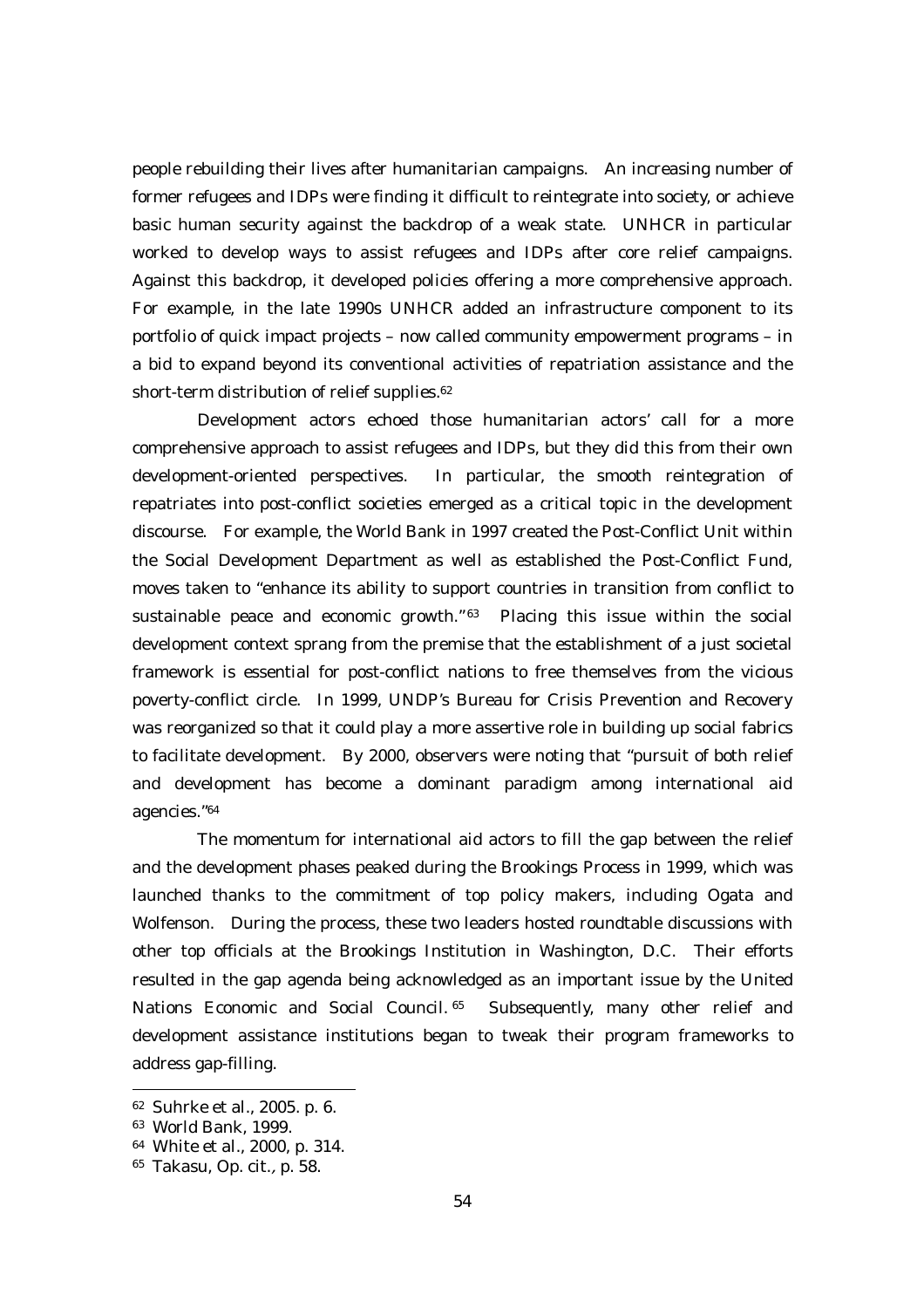The gap-filling momentum lost steam, however, after the Brookings Process stalled upon Ogata's departure from UNHCR in 2001. Even before the start of the process, some argued that the segregation of aid operations into distinct relief and development components was too simplistic and overlooked contextual analysis.<sup>66</sup> As the idea of linking relief and development grew in popularity, critics warned of the danger of expanding the respective scopes of relief and development organizations, arguing that this would result in "mission creep" for the World Bank and the compromising of the humanitarian principles of relief actors.<sup>67</sup> Furthermore, UN bureaucrats tended to see the issue as one that could be addressed with better intra-sector coordination, rather than one that would require a wholesale overhaul of the aid framework.68 Against this backdrop, Sierra Leone and Burundi were selected as countries in which to try out gap-filling measures, but these pilot projects were not implemented due to deteriorating security in the two countries.<sup>69</sup>

The relief-development discourse lost even further steam in the early 2000s. With increased attention to state-building in post-conflict societies, the relief-development problem began to be seen as increasingly irrelevant to the international aid community. The relief-development gap for post-conflict societies began to be categorized into several different topic areas such as rehabilitation, conflict prevention and reconstruction. For example, in 2002 the World Bank's Post-Conflict Unit was replaced by Conflict Prevention and Reconstruction units to firmly differentiate their respective roles.70 The same year, the World Bank launched a task force called Low Income Countries Under Stress and began to address poverty from the angle of weak institutions and poor governance.71 UNDP followed suit in 2003, launching its Justice and Security Sector Reform Program to help societies become less conflict-prone. 72 As the discussions over conflict prevention, reconstruction and institution building in post-conflict societies gathered momentum, the relief-development problem became less pertinent to the international aid community.

# (c) Implications of better cooperation: Political humanitarianism

Prior to the end of the Cold War, humanitarianism was applied apolitically within the context of the U.S.-Soviet rivalry. It was argued that the leading

<sup>66</sup> White et al., Op. cit.

<sup>67</sup> On the World Bank, see Einhorn, 2001; Fidler, 2001.

<sup>68</sup> Takasu, Op. cit., p. 57.

<sup>69</sup> Ibid., p. 60.

<sup>70</sup> Suhrke et al., Op. cit., p. 7.

<sup>71</sup> See World Bank, 2002.

<sup>72</sup> Suhrke et al., Op. cit., p. 9.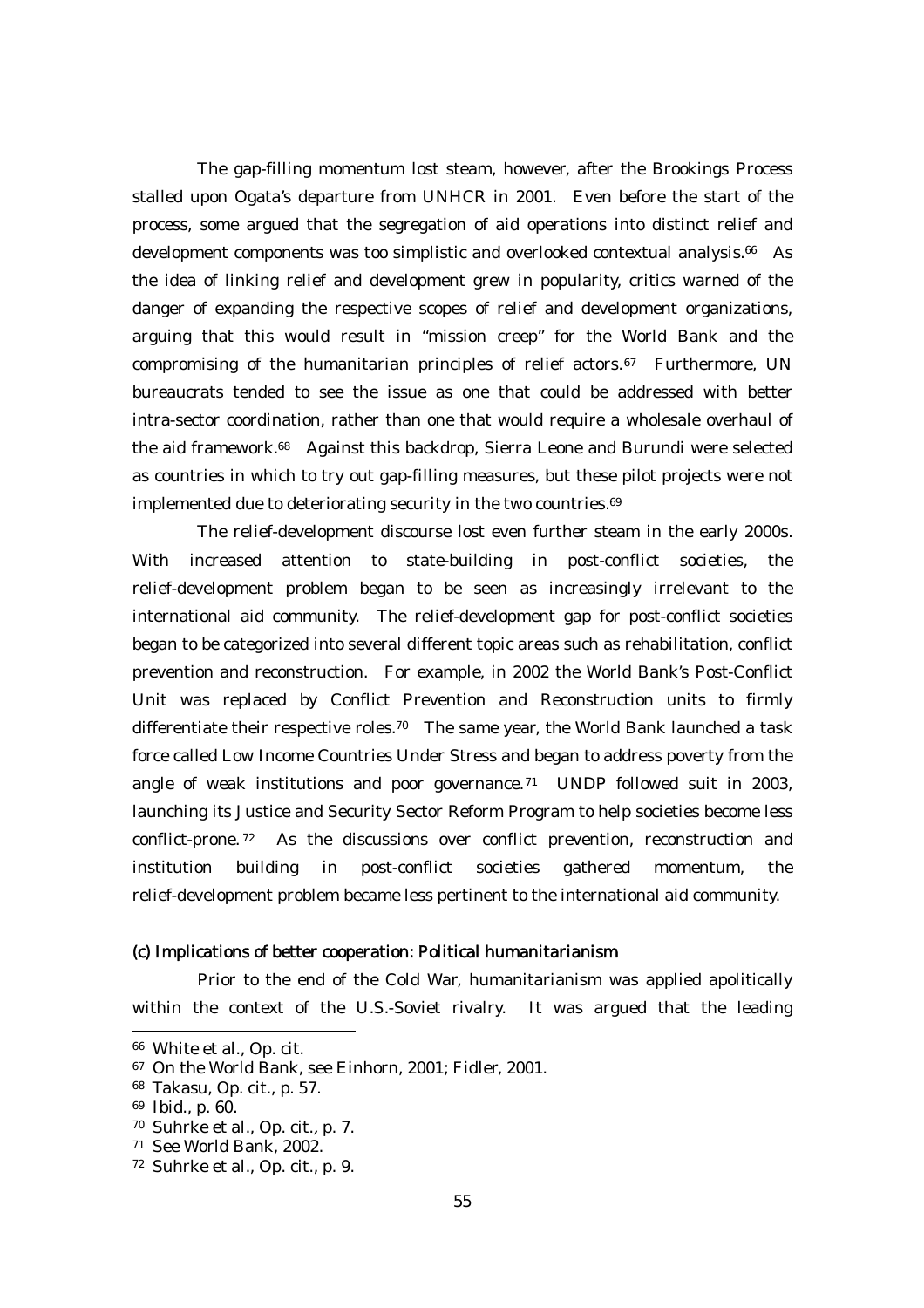humanitarian UN agencies were occupying merely "a supernumerary position to the consideration of the power balance."73 On one hand, UN humanitarian agencies would typically play distinct roles in providing various types of assistance: UNHCR provided repatriation assistance to refugees; WFP extended emergency rations to areas affected by natural disasters; UNICEF gave assistance to children and their mothers. Since their programs were coordinated by a single national government, their activities did not overlap. On the other hand, non-UN humanitarian organizations, notably those supporting Red Cross/Crescent, operated discreetly, because nondisclosure was critical to gaining access to and protection in war zones. Adhering to their core principles of neutrality, impartiality and independence enabled humanitarian actors to gain access to the people they wanted to help.

After the Cold War, however, an increasing number of various types of humanitarian actors began working in close proximity to each other as intrastate conflicts and complex emergencies came into sharper focus on the world stage. Humanitarian actors found themselves working with human rights actors, development players and military contingents in post-conflict zones. This side-by-side existence was the function of the political vacuums in post-conflict countries, particularly those that had been wrecked by internal strife. Unlike responses to natural disasters, where sovereign states typically took responsibility for providing relief and protection to their own citizens, complex emergencies led international humanitarian actors to take responsibility for providing security for refugees and IDPs. Against this backdrop, previously distinct operations like stabilization, humanitarian relief, reconstruction and development began to come under a single umbrella.

Humanitarian/development players and non-humanitarian actors were cooperating not only out of necessity, but also because their objectives were converging under the concept of human rights protection. The former group began to acknowledge the importance of political advocacy, while UN member states began to think of the use of force as a necessary evil to safeguard human rights.

As humanitarian actors witnessed more human rights violations and mass civilian killings in the field, they began to have doubts over their century-old principle of discretion. The Bosnian and Rwandan genocides in particular had this effect. In the Rwandan case, MSF, Oxfam and a number of other humanitarian agencies vigorously campaigned for international military intervention.<sup>74</sup> For instance, Philippe Gaillard of the ICRC, one of the few foreign humanitarian workers in Rwanda

<sup>73</sup> Munro, 1999, para. 4.

<sup>74</sup> Foley, Op. cit., p. 62.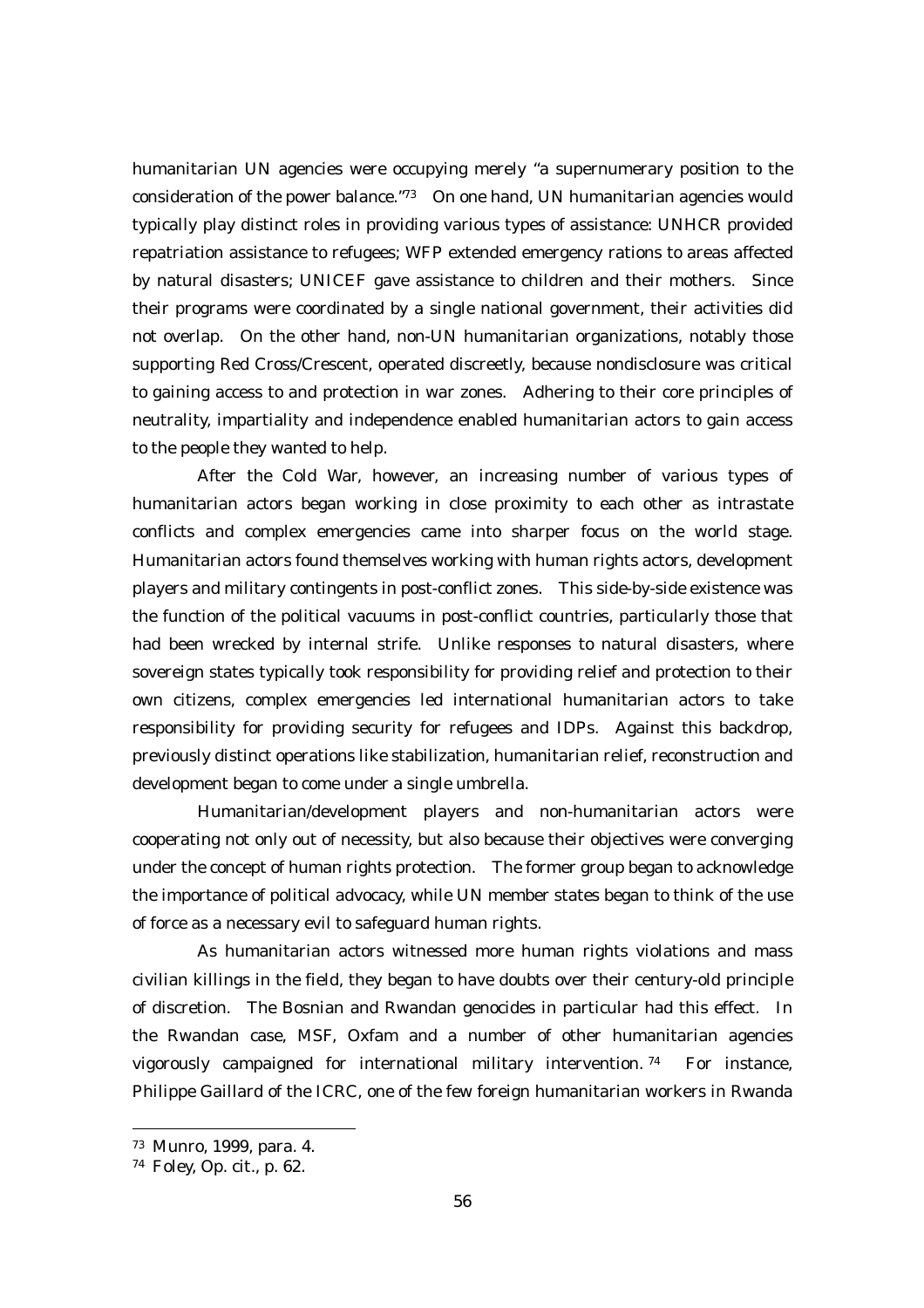during the genocide, expressed his responsibility to speak up even if it would run counter to neutrality.75 Meanwhile, the insufficient mandates and resources of UN peacekeepers in the first half of the 1990s led Secretary-General Annan to review the UN peacekeeping protocol. He wanted to avoid a repeat of what happened in Bosnia and Rwanda, wherein UN peacekeepers witnessed massacres. In this way, humanitarian/development players and non-humanitarian actors, two camps with different core principles, were converging under the umbrella of human rights protection.

While the Rwandan experience opened the door for the active engagement of military contingents in complex relief campaigns, it also raised concerns among humanitarian actors that cooperation may compromise the apolitical nature of humanitarian activities. In the Rwandan case, this concern materialized in the form of the deployment of the Operation Turquoise being labeled as a "partisan attempt" to support its Hutu "allies."76 In fact, highly politicized Operation Turquoise "permitted many of those directly involved in the genocide to flee to neighboring Zaire."77 UNHCR and other humanitarian agencies set up refugee camps in Zaire, and were harshly criticized for "feeding killers" there.78 A striking example of humanitarian aid not only being partisan, but also exacerbating a conflict, took place in Somalia in the early 1990s, with the distribution of food aid stoking sectarian violence.<sup>79</sup> When local populations perceive foreign aid as being biased, relief personnel are at increased risk of being targeted. This problem of diminished humanitarian space continues today.<sup>80</sup>

#### (iii) International humanitarian response to the East Timorese crisis

 Indonesia was going through a historical moment in 1998-89. Popular discontent with the authoritarian Suharto regime (1967-98) led him to step down and Bacharuddin Jusuf Habibie to be sworn in as President in 1998. Habibie and his cabinet decided to let East Timor hold a referendum on independence or autonomy on Aug. 30, 1999. Soon after 78.5% of East Timorese voters expressed their desire for independence, the international community was taken by surprise when anti-independence militias turned to violence in and around the capital city of Dili.81

<sup>75</sup> Gaillard, 2004, excerpt 2, "In the Face of Evil."

<sup>76</sup> Foley, 2008, p. 62.

<sup>77</sup> Ibid., p. 62.

<sup>78</sup> Ibid.

<sup>79</sup> Easterly, 2006, pp. 144-45.

<sup>80</sup> Donini argues "there is no humanitarian consensus in Afghanistan and very little humanitarian space." Donini, 2009, p. 2.

<sup>81</sup> Howard, 2006, p. 266. Downer reports, however, that numerous warnings concerning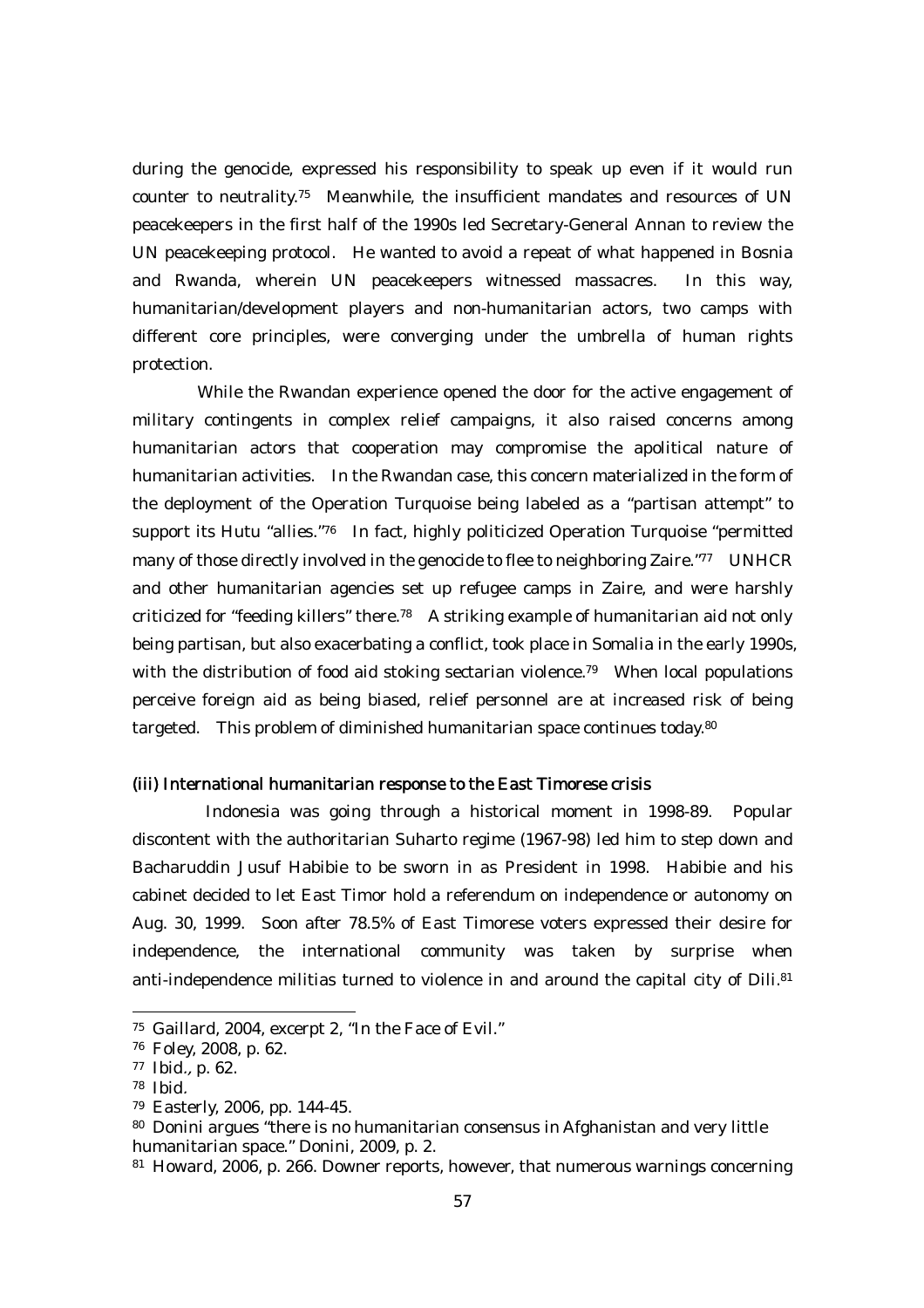Over two-week period, the militia burned and looted, and killed unarmed civilians.<sup>82</sup> The violence spread to Indonesian West Timor, where many had fled to from East Timor. Personnel of the UNAMET and of UN and non-UN humanitarian agencies also came under attack. As the violence escalated, all UN staff in all of East Timor except for essential personnel in the UNAMET headquarters in Dili evacuated on Sept. 10.83 Most foreigners working for non-UN humanitarian organizations in East Timor also evacuated out of fear for their lives.<sup>84</sup> The militia controlled access to the IDPs in East Timor, and fear of starvation grew in the international community. It was estimated that 190,000 IDPs were in dire straits by mid-September.85

This post-referendum violence unfolded as the UN was about to change the way it looked at peacekeeping, and as the newly established OCHA was still struggling to garner support from UN and non-UN humanitarian agencies. The relief-development gap discourse was still a hot topic in the international aid community, and concerns over political humanitarianism were looming.

 The UN launched a concerted effort to address the crisis, using diplomacy and then intervention. A negotiating team dispatched by the UN Security Council met with Indonesian officials from Sept. 8-12, with the UN envoys requesting Jakarta's permission for relief organizations to resume their operations in East Timor. In the meantime, UN humanitarian agencies began preparing for a large-scale operation.<sup>86</sup> Jakarta gave the green light, and on Sept. 17 the WFP began airlifting food to East Timor and local and international humanitarian organizations resumed delivering food and shelter equipment to the refugees in West Timor.<sup>87</sup> Donor governments supported these efforts primarily by offering funds to UN humanitarian agencies, including UNHCR and the WFP.

Civil-military cooperation (CIMIC) under the Australian-led International Force in East Timor (INTERFET) was largely successful.<sup>88</sup> Similar to the role played by the U.S. military during OSH in Rwanda, during the early stages of relief INTERFET limited its aid activities to airlifting and escorting humanitarian actors to their operation sites. INTERFET also played a central role in repatriating refugees.

-

the possible post-referendum violence were issued and that "Australia and other

interested parties registered their concerns with Indonesia." See Downer, 2000, p. 7.

<sup>82</sup> UNHCR, 1999.

<sup>83</sup> WFP, 1999.

<sup>84</sup> UNHCR, Op. cit.

<sup>85</sup> USAID, 1999.

<sup>86</sup> UN Security Council, 1999.

<sup>87</sup> USAID, 1999.

<sup>88</sup> Elmquist, 1999, "Conclusion-Lessons Learned."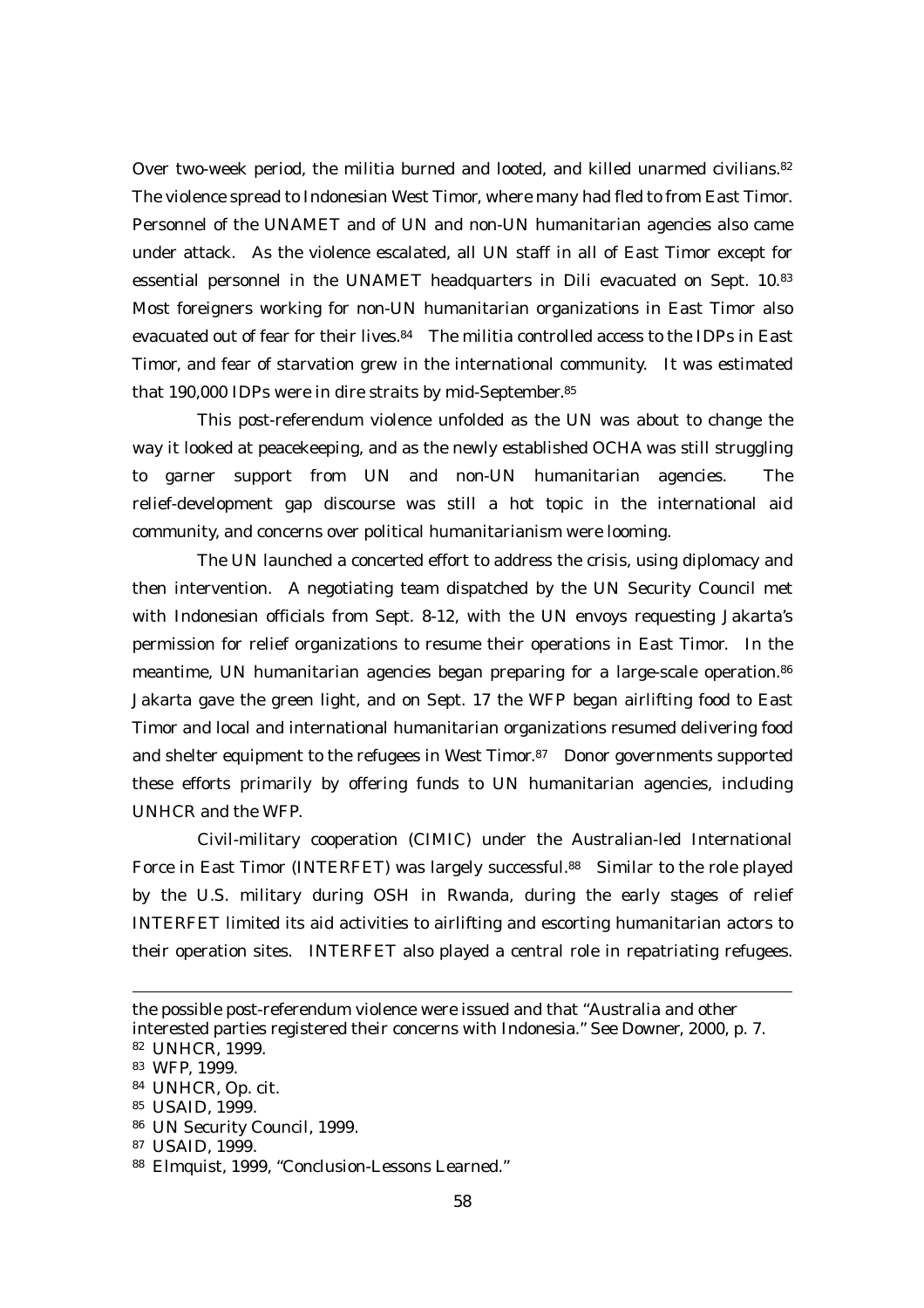For example, in advance of an expected surge of refugees and IDPs into Dili, INTERFET and UNHCR developed a plan to handle the situation; INTERFET went on to provide protection at entry points and way stations. Although this CIMIC success was largely due to favorable conditions – "relatively simple political and geographical backdrop, the limited number of key players, and imperative need to make civilian-military relations to work" – the close collaboration was also the result of specific policies designed to ensure a smooth experience.<sup>89</sup> For example, throughout INTERFET's mission, CIMIC officers of INTERFET and OCHA's CIMIC team met daily. These gatherings, which were held at CIMIC-specific installations such as Civil-Military Operation Centers (CMOC), played a key role in disseminating information. 90 As such, CIMIC under INTERFET was called "one of the most successful examples of the military and humanitarians working in unison to achieve common objectives in a complex emergency situation."91

 International in-kind contributions during INTERFET were provided for displaced East Timorese in three phases, all of which were adroitly orchestrated by UN humanitarian agencies.<sup>92</sup> Prior to INTERFET securing airfields, the WFP airdropped rations and other supplies. During this first phase, the WFP supervised the delivery of relief supplies from its joint warehouse with UNHCR in Darwin, Australia. The second phase, the delivery of relief supplies via helicopter, came once INTERFET peacekeepers secured landing zones. INTERFET continued to provide helicopter logistical support for a month or so, until WFP had securely established its own airlift capabilities.93 In the third phase, an increasing number of areas were declared safe by INTERFET, and UN and non-UN humanitarian actors began delivering supplies by land. This wave of supplies included items intended to meet the longer-term needs of refugees and IDPs. This third phase continued during the UNTAET. In short, the UN played a central role in orchestrating a large-scale humanitarian relief campaign in East Timor in 1999.

Among the in-kind donors, OFDA/USAID acted particularly swiftly, with those supplies reaching Darwin as early as Sept. 22.<sup>94</sup> Other donors, including the Swedish Rescue Services Agency (SRSA) and the British Department for International

<sup>89</sup> On the favorable conditions, see Ibid., "Conclusion-Lessons Learned."

<sup>90</sup> Ibid., "Early CIMIC Arrangement."

<sup>91</sup> Ibid., "Conclusion-Lessons Learned."

<sup>92</sup> USIS Washington File, 1999.

<sup>93</sup> Elmquist, Op. cit., "Working Relations in the Airports."

<sup>94</sup> USIS Washington File, Op. cit.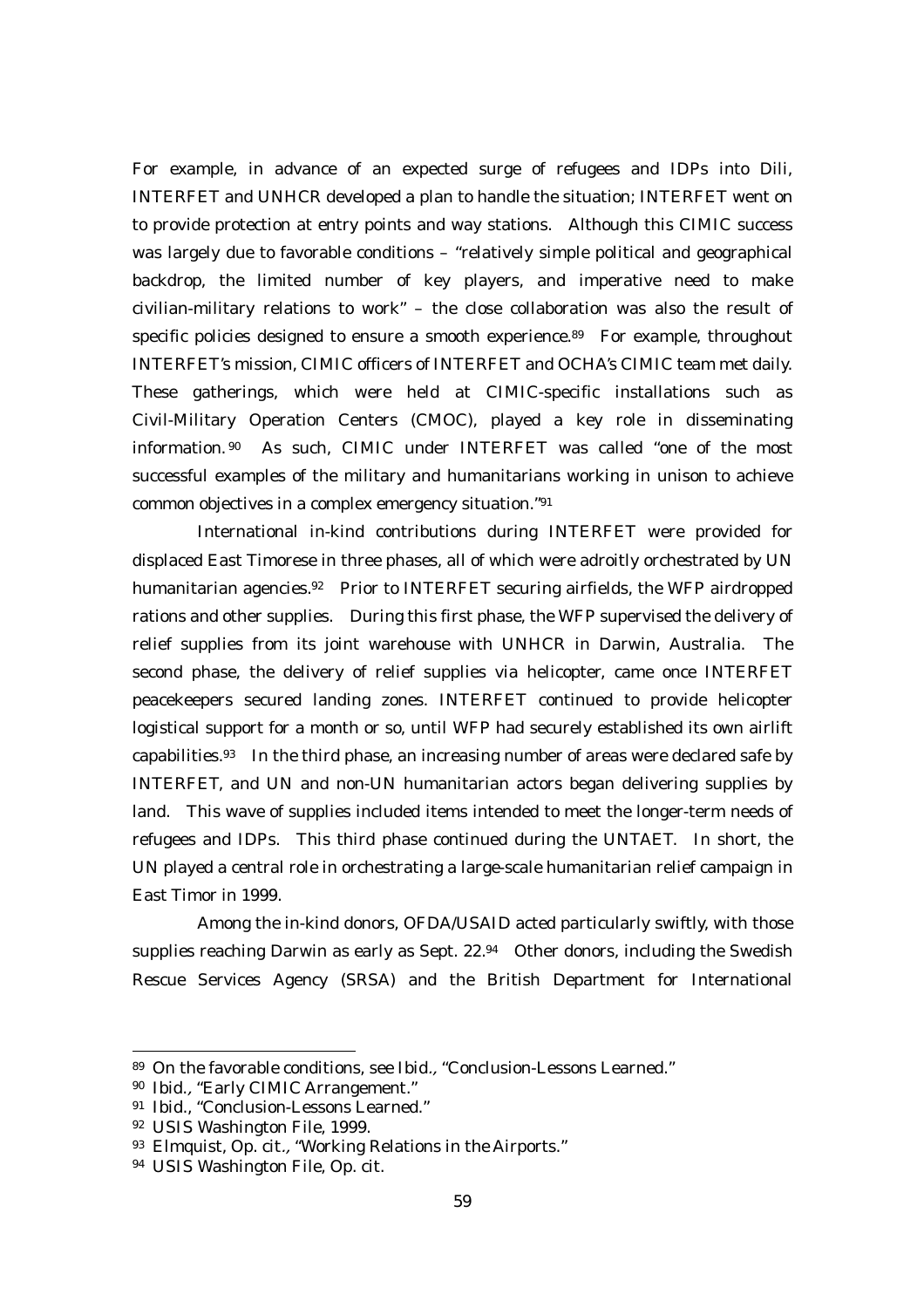Development (DFID), on Sept. 23 provided materials to support INTERFET.95 As for Japan, while it was unable to dispatch personnel because of IPCL constraints, it did establish the UN Trust Fund for INTERFET, endowing it with 100 million dollars.<sup>96</sup>

# (iv) Political climate in Japan in 1999

In 1999, the policy discussions on Japanese support for peace-building largely resembled those of 1994. Policymakers continued to search for ways to raise Japan's presence in the global community via international cooperation. Unlike the conflict in Rwanda, however, the one in East Timor complicated the debate, as Japan had long taken a pro-Jakarta line, just as several other major donors had. As such, when the violence escalated in East Timor, Tokyo responded diplomatically, keeping its stance closely aligned with that of the international community in the hope of avoiding upsetting its political and economic relationship with Indonesia, but also of restoring regional security. Tokyo's approach was a skillful two-track one, in which it sought to stand with international financial institutions and maintain its economic relationship with Jakarta, as well as to support the UN-led effort to restore peace in East Timor.

As a series of events unfolded in Indonesia prior to the August referendum, Japan continued its decades-long silence over Jakarta's policy on East Timor. During the authoritarian Suharto regime, Tokyo implicitly condoned Jakarta's security approach to East Timor, although these policies raised human rights concerns among some Western donors, particularly the Netherlands.<sup>97</sup> Japan, along with the U.S., Britain, and Australia, voted against or abstained from eight UNGA resolutions condemning Indonesia's invasion and occupation of East Timor. However, after Habibie and his cabinet decided to let East Timor hold a referendum, Tokyo officially welcomed Jakarta's decision and expressed its hope for a peaceful resolution.<sup>98</sup> As the UN, Portugal and Indonesia discussed details of the upcoming referendum, Japan announced its readiness to assist their trilateral effort.99 Tokyo contributed 10.1 million dollars to the UN to support the referendum, and the IPCH dispatched six civilian personnel to the UNAMET. With these steps, Japan showed the international community that it supported the UN initiative to restore regional stability.

However, Tokyo never explicitly attempted to use its economic leverage as

<sup>95</sup> SRSA and DFID on Sept. 23 provided packages containing temporary housing materials, office equipment and communications devices to support the staff engaged in relief activities in Dili. See Elmquist, Op.cit., "Background."

<sup>96</sup> Gorjão, 2002, p. 765.

<sup>97</sup> Ibid., p. 758.

<sup>98</sup> MOFA, 28 Jan. 1999.

<sup>99</sup> MOFA, 27 April 1999.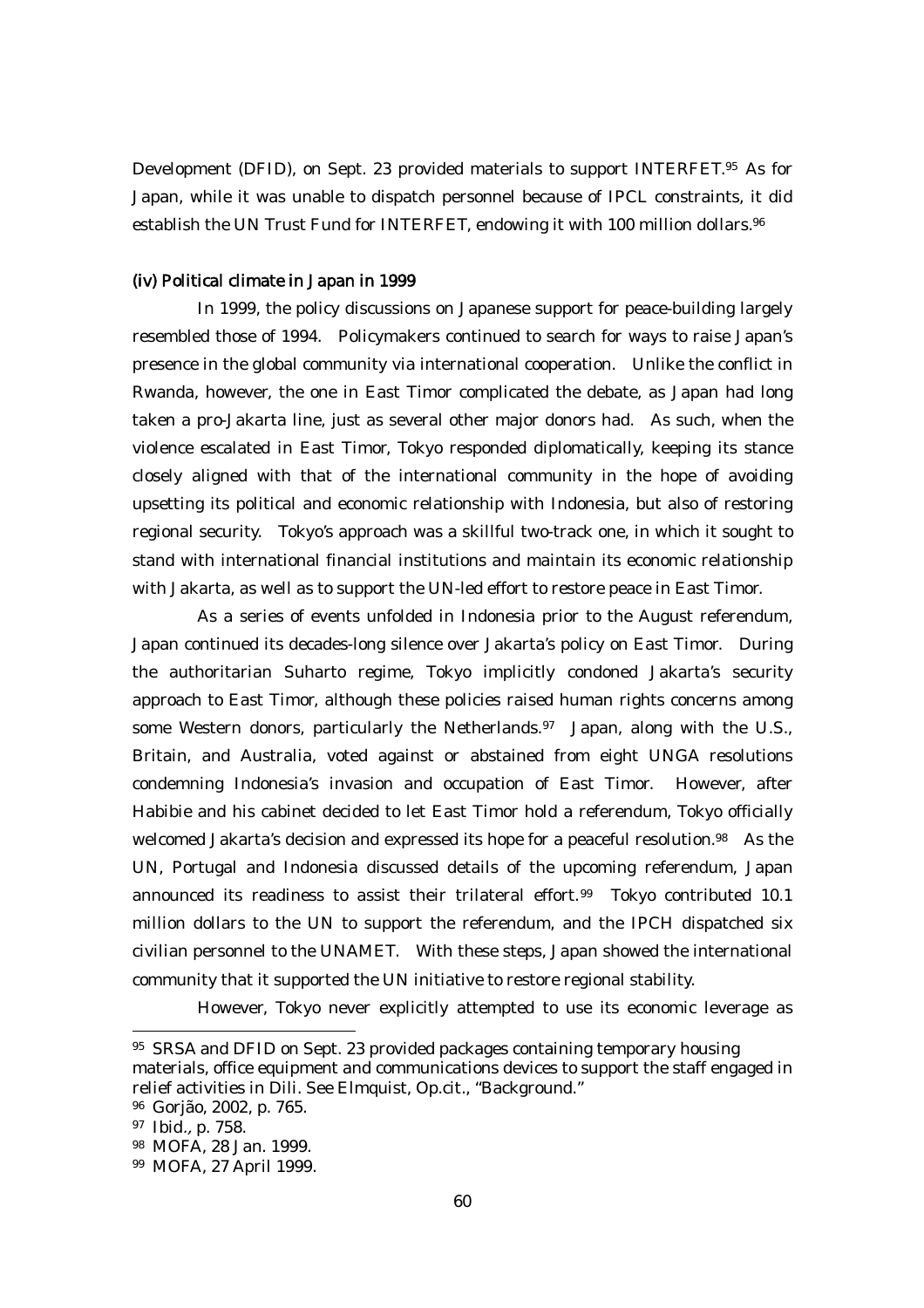Indonesia's largest ODA donor to pressure Jakarta to take specific actions.<sup>100</sup> Even at the height of the violence and after the international community decided on Sept. 10 to intervene, Japanese officials were not considering changing their ODA policy toward Indonesia; rather, they merely encouraged Jakarta to bring the situation under control.101 Tokyo waited for the international community to intervene militarily and increased its response.<sup>102</sup> In the end, Japan's primary modus operandi was again the classic one of "checkbook diplomacy," this time in the form of donations to the UN Trust Fund for INTERFET.103

MOFA's policy stance toward Southeast Asia in 1999 reflected this two-track approach of separately pursuing economic stability and regional security. Following the Asian financial crisis of 1997-8, Japan scrambled to help shell-shocked neighbors recover. Under the Miyazawa Initiative, Japan pledged to give Indonesia 2.4 billion yen in ODA loans and commodities grants by March 1999 in partnership with the World Bank and the Asian Development Bank.104 This package did not only target economic recovery, but also state-building. The package included 31 million dollars in grants to support a general Indonesian election to be held under the Habibie administration.<sup>105</sup>

As for restoring political stability, Japan pledged to support the UN's peace-building mission with robust funding. When the UNAMET was established on June 11, Tokyo announced a package of money, personnel, and materials.<sup>106</sup> This support for political resolution in East Timor, however, was designed to be as apolitical as possible. For example, on March 16, then MOFA Press Secretary Sadaaki Numata

100 However, Gorjão does note that "on September 8, Japanese Ambassador to Indonesia Takeo Kawakami met Habibie and told him that 'the current situation [was] not in the interests of Indonesia' and therefore Jakarta should 'fulfill its responsibility in maintaining security and safety of east Timor.'" Gorjão, 2002, pp. 762-63.

<sup>101 &</sup>quot;Japan not planning to stop aid to Indonesia." 1999; see also Gorjão, Op cit., p. 763. 102 During the meeting of Asia-Pacific Economic Cooperation (APEC) members in New Zealand on Sept. 9-10, the international community reached a consensus to intervene. However, it was not until Sept. 12, during the U.S.-South Korea-Japan trilateral summit – at which a joint statement expressing grave concern over East Timor and an intention to work closely with the UN and the international community was adopted– that Tokyo expressed its support for intervention: "[I]f the Indonesian government cannot fulfill its responsibility of restoring safety and order, we should ask Indonesia to promptly accept the support of the international community and restore safety and order." MOFA, 12 Sept. 1999, II.

<sup>103</sup> Gorjão, Op. cit., p.764.

<sup>104</sup> MOFA, 16 March 1999.

<sup>105</sup> Ibid.

<sup>106</sup> It was announced that Japan had already decided on the dispatch of a political affairs office, a 10.11 million dollar contribution for the U.N. Trust Fund, and assistance in kind of 2,000 radio sets. MOFA, 29 June 1999.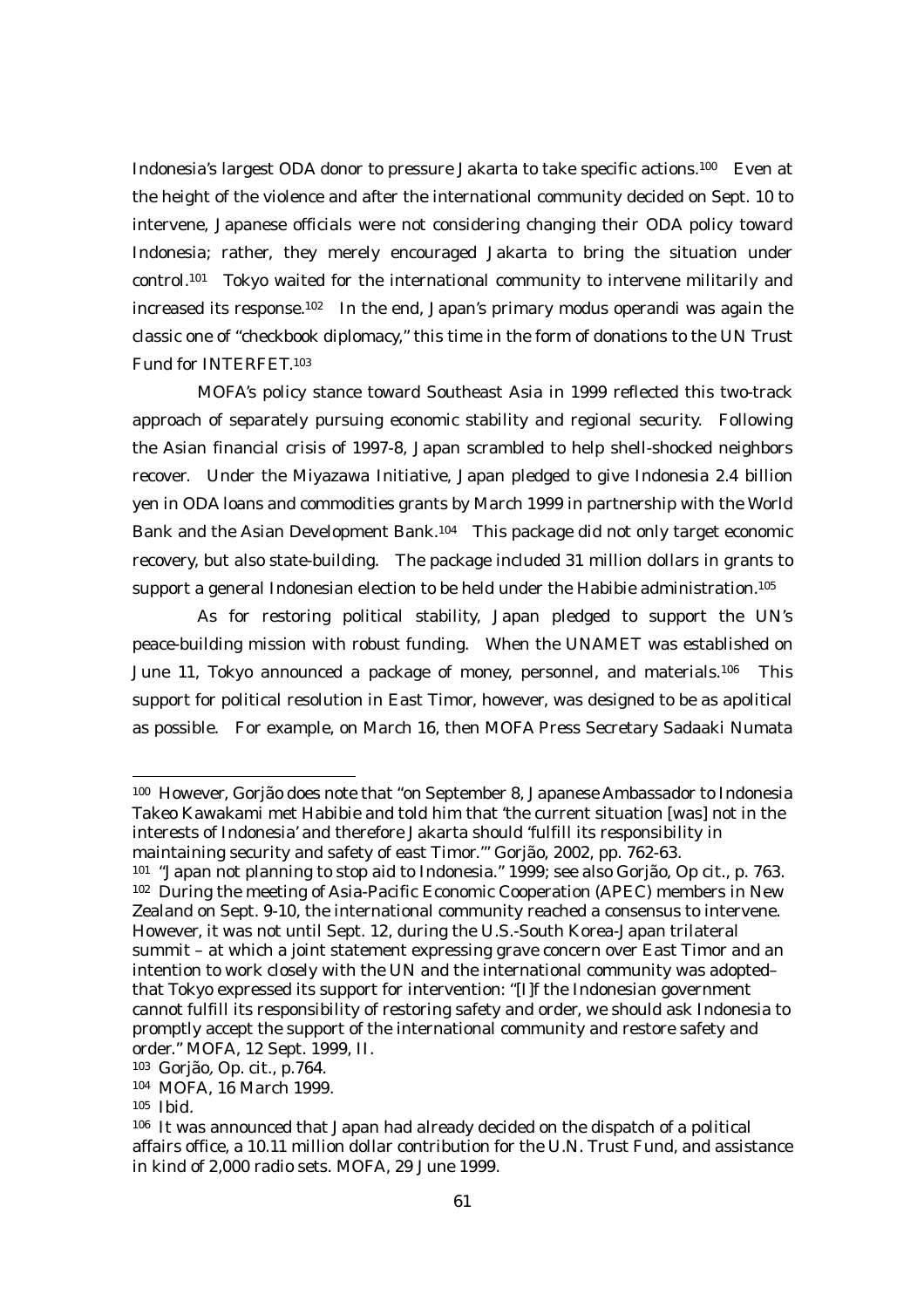said that "Indonesia [had] been effectively ruling East Timor." Numata reiterated Japan's hands-off stance, saying, "the question of where East Timor belongs [is] a matter to be decided on through the mediation efforts by UN Secretary General Annan between the parties concerned, namely Indonesia and Portugal." 107 At a Japan-ASEAN ministerial meeting on July 27, when the referendum was only a month away, then MOFA Minister Masahiko Koumura avoided commenting on East Timor, rather just saying that Asia had to "overcome the lingering influence of the currency and economic crisis." 108 In such ways, Japan treated Southeast Asian economic recovery and regional security as separate matters.109

#### 2. IPCH's response to the East Timorese crisis through in-kind donations

On Sept. 13, a meeting was held at the UN office in Jakarta. At this meeting, top officials of UNHCR and UNDP briefed participants – including personnel of NGO and of the embassies of potential donor governments – on the dire straits of IDPs in East Timor, and requested that the meeting participants lend their support.<sup>110</sup> On Sept. 16, a staffer of UNHCR's Tokyo office visited the International Peace Cooperation Division at MOFA's Foreign Policy Bureau (IPCD/MOFA), inquiring whether the IPCH could donate all available relief items in the Humanitarian Relief Stockpile Supply (HRSS).111

The HRSS was built up in the wake of Japanese relief supplies arriving rather slowly to UNHCR's field offices during the Rwandan crisis, a bitter experience that sparked discussion at the IPCH's in-kind unit as to how such operations could be expedited. Various ideas were considered, including exempting donations from required Cabinet approval. In the end, the IPCH decided to stockpile relief items in warehouses. As such, the HRSS was established in 1997. The HRSS currently stockpiles enough tents, jerry cans, and so on for 30,000 people.

On Sept. 17, 1999, the day after the UNHCR unofficially asked IPCD/MOFA to support its East Timorese operations, the IPCH began deliberations on how to provide the requested relief supplies. Among the items considered were basic supplies from the HRSS, shelter materials owned by Hyogo Prefecture, food from an NGO, and

<sup>107</sup> MOFA, 16 March 1999.

<sup>108</sup> MOFA, 27 July 1999.

<sup>109</sup> As for the MOD's stance on East Timor, I was unable to find much record of such discussions in 1999 at the ministry.

<sup>110</sup> Interview with an IPCH staff member, IPCH office in Tokyo, 1 Sept. 2009.

<sup>111</sup> Interview with an IPCH staff member, IPCH office in Tokyo, 1 Sept. 2009.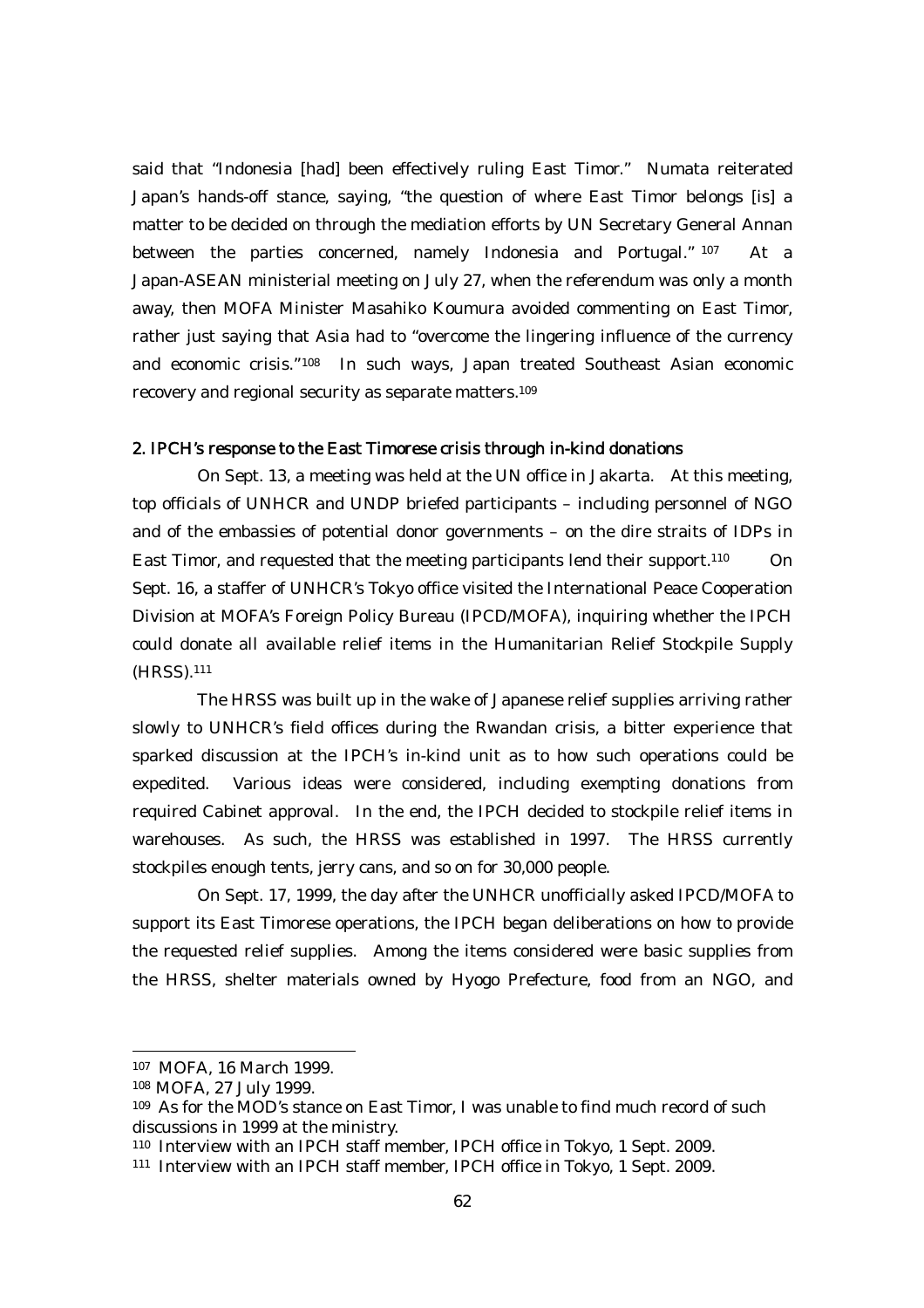non-food items from JICA stockpiles.<sup>112</sup> The IPCH and IPCD/MOFA worked together at this time, and by Sept. 24, IPCD/MOFA had hammered out a plan to contribute money and supplies upon the issuance of OCHA's consolidated appeal, which was to come within 10 days.113 After the final decision was made that the IPCH would contribute relief items from the HRSS, UNHCR on Oct. 11 sent an official letter to the Permanent Mission of Japan at the UN office in Geneva, requesting that Japan contribute the relief supplies.<sup>114</sup> By then, 27 days had passed since MOFA was informed of the meeting at the UN office in Jakarta.

On Oct. 22, the Cabinet approved the donations of proposed relief items to UNHCR; this quick 11-day turnaround from the UNHCR's Oct. 11 letter was thanks to things being planned out well, including the necessary inter-ministerial meetings scheduled prior to the UNHCR's official request.

However, starting the count from the meeting on Sept. 13 in Jakarta, the IPCH's relief items took 39 days to arrive at Darwin.115 In embarrassing contrast, OFDA/USAID supplies arrived in Darwin on Sept. 22, and SRSA/DFID shelter materials for INTERFET's Civil Military Operation Centers (CMOC) arrived in Dili on Sept. 23.116

One reason the IPCH took so long was that the information supplied by the UN's Jakarta office was insufficient for the IPCH to swiftly complete its administrative processes. As late as Sept. 30, the IPCH and IPCD/MOFA were struggling to answer questions such as: How would the request for in-kind contributions fit into the overall Japanese effort to support IDPs and refugees in East and West Timor? How many supplies would the UN need over the course of the campaign? What was UNHCR's plan to transport the requested items?<sup>117</sup> There were also communication issues between UNHCR, OCHA and the Japanese government. For instance, the IPCH and IPCD/MOFA were concerned that the tents requested by UNHCR were not included in the consolidated appeals process issued by OCHA, and they raised this trivial issue at inter-Ministerial meetings.118 It was not until Oct. 8 that the IPCH and ministries cleared all the necessary administrative steps and officially requested MOFA to have

<sup>112</sup> Interview with an IPCH staff member, IPCH office in Tokyo, 1 Sept. 2009.

<sup>113</sup> Interview with an IPCH staff member, IPCH office in Tokyo, 1 Sept. 2009.

<sup>114</sup> In this letter a UNHCR official asked the Japanese government for 500 tents, 9,000 blankets, 11,140 sleeping mats, 20,000 water containers and 5,120 plastic tarps.

<sup>115</sup> The Japanese relief items arrived in Darwin on Oct. 23, 25 and 27.

<sup>116</sup> The relief items provided by OFDA/USAID included such things as: 500 plastic tarps, 20,000 blankets and 5,200 water containers.

<sup>117</sup> Interview with an IPCH staff member, IPCH office in Tokyo, 1 Sept. 2009.

<sup>118</sup> Interview with an IPCH staff member, IPCH office in Tokyo, 1 Sept. 2009.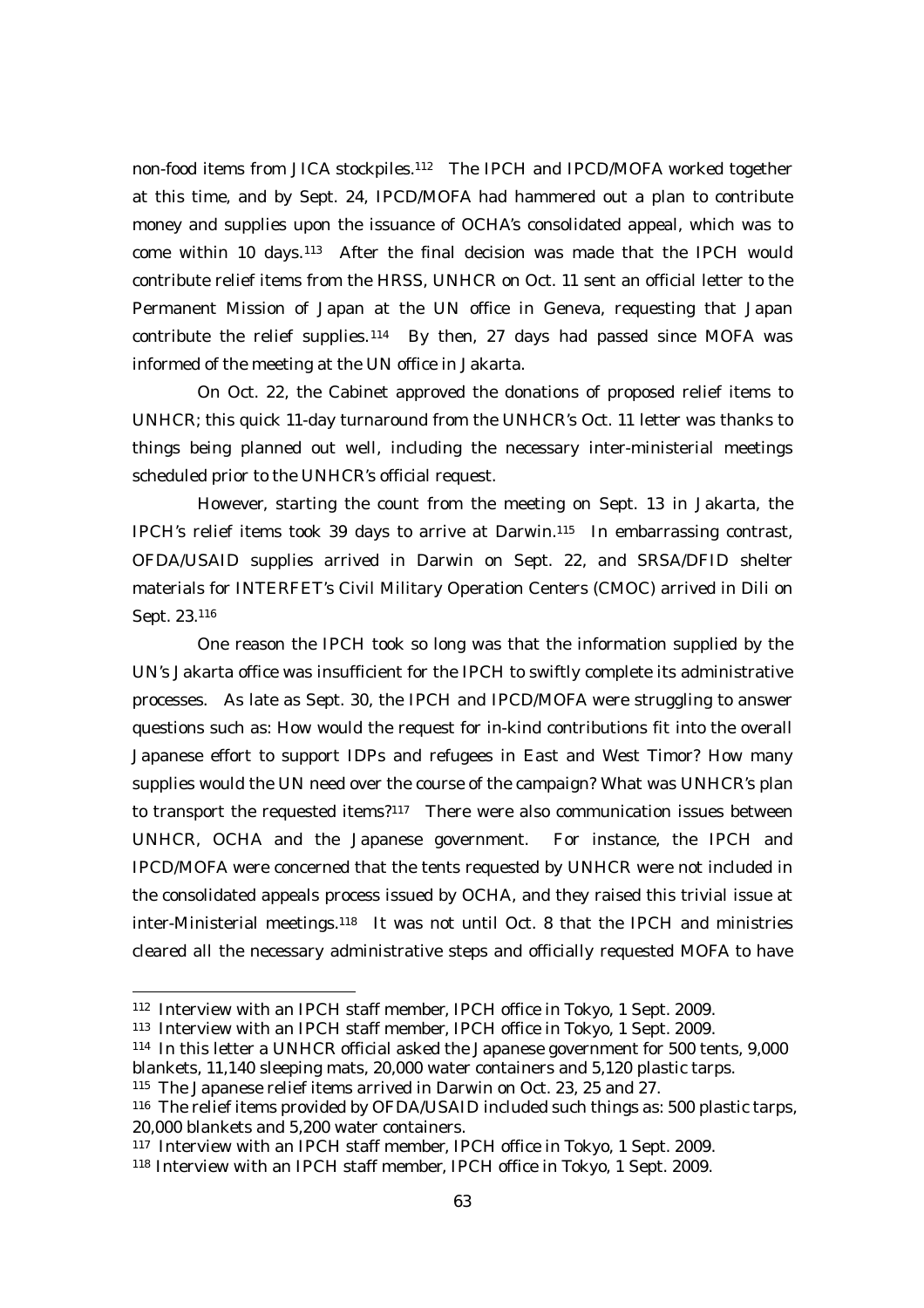UNHCR ask the Japanese government for the proposed relief items.

Japan's financial contribution to the East Timorese campaign was substantial and prompt. Prior to the violence, Japan had provided the UNAMET with a 10 million dollar trust fund, 2,000 radios, and six officials. On Sept. 16 – within two weeks of the escalation of violence – Japan pledged a total of two million dollars to UNHCR and WFP to assist their emergency operations.<sup>119</sup> It also established the UN Trust Fund for INTERFET with 100 million dollars, helping Southeast Asian nations participate in a coalition of the willing.120 However, when it came to achieving the IPCL's goal of extending "aid visibly tied to Japan," the IPCH by and large failed to deliver.

Furthermore, the establishment of the HRSS failed to speed up the IPCH's response time in East Timor, as had been sought after the sluggishness of Japan's response to the Rwandan crisis. However, the stockpile system did help the IPCH deliver a large amount of supplies. The amount of relief items donated by Japan during both the Kosovo and East Timorese crises were substantially higher than in the Rwandan one.121 And as far as delivery speed goes, the East Timorese case did teach the IPCH that better information management is critical.

### **Conclusion**

 This paper looked at the IPCH's humanitarian in-kind contribution operations in Rwanda and East Timor, examining them against the backdrop of the concurrent international and domestic contexts. During the Rwandan crisis, the IPCH benefitted from the eagerness of policymakers to boost Japan's global presence through international humanitarian relief. Though the concurrent peacekeeping and humanitarian regimes were not conducive toward the IPCH easily carrying out humanitarian operations, the IPCH nonetheless took the important first step of extending assistance. Notwithstanding the feebleness of UN peacekeeping and the problem of the DHA lacking a strong mandate, the IPCH was able to deliver its first-ever batch of relief supplies, albeit two weeks slower than other major donors. The IPCH also dispatched some 400 SDF personnel to assist refugees and IDPs, a move that remains one of the IPCH's greatest achievements. The establishment of the

<sup>119</sup> MOFA, 16 Sept. 1999.

<sup>120</sup> Since INTERFET did not receive funding from the UN peacekeeping budget, nations contributing troops were expected to pay for their own way. As such, Japan's Trust Fund "might have convinced some Southeast Asian countries to participate in the 'coalition of the willing.'" Gorjão, Op cit., p. 765.

<sup>121</sup> During the Kosovo crisis of 1999, the IPCH provided 1,000 tents, 10,000 blankets and 5,000 sleeping mats.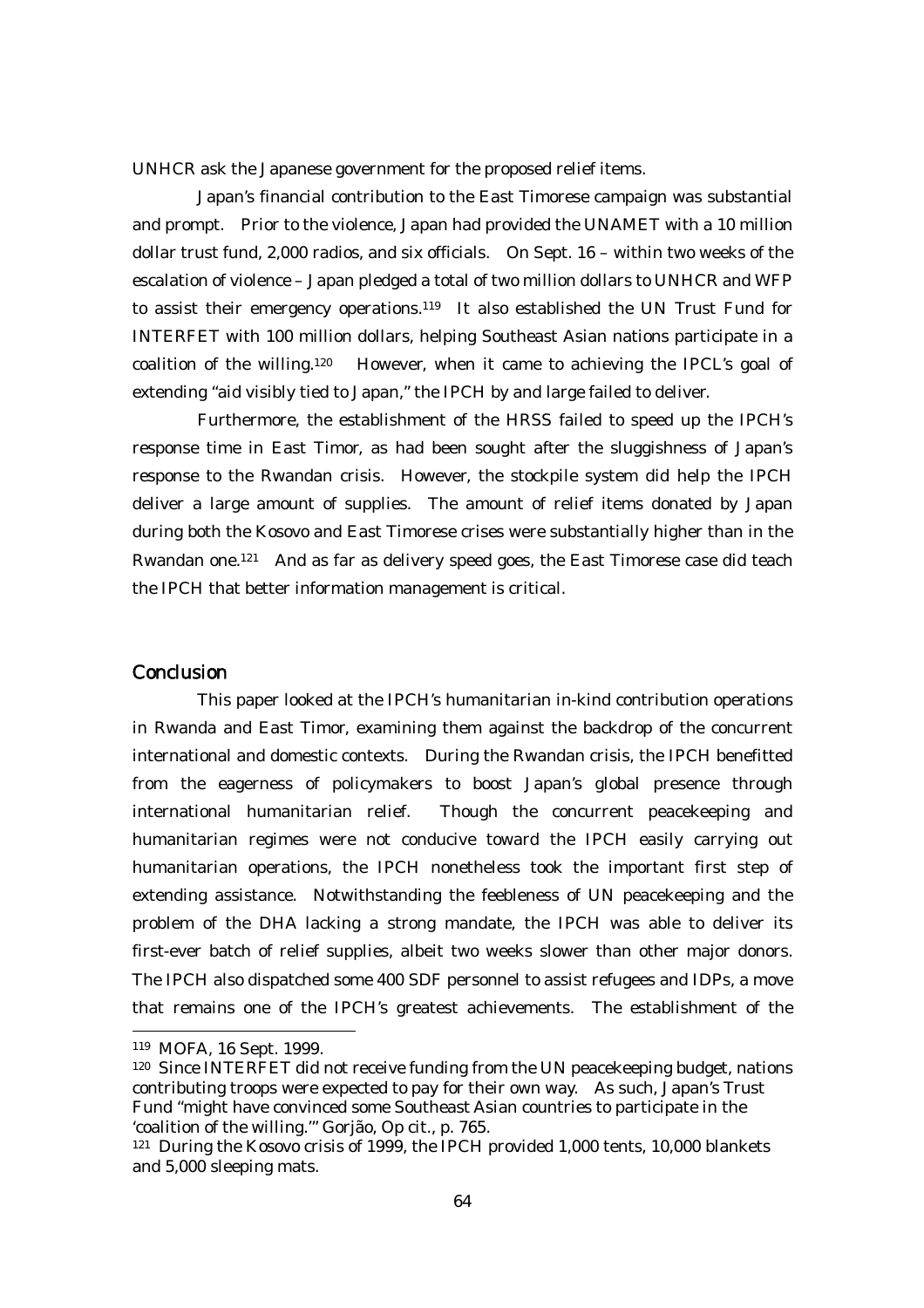HRSS also reflected the IPCH's dedication to improving its performance.

 During the East Timorese crisis, however, the IPCH suffered from Japan's political ambivalence over the East Timor–Indonesia question. On one hand, Tokyo had a vested interest in the Indonesian economy recovering, and had typically been noncommittal on Southeast Asian security issues. On the other hand, Tokyo was still searching for ways to contribute to international peace-building. The fact that the IPCH and IPCD/MOFA insisted on receiving such detailed information from the UN before extending supplies was likely a function of the Japanese political climate, which was less hospitable to overseas adventures than in 1994. Despite the newly established HRSS, the IPCH took two weeks longer to deliver supplies than it did during the Rwandan crisis. While the international peacekeeping regime was more favorable to humanitarian intervention in 1999 than in 1994, this did not have much bearing on the IPCH, as it remained constrained by the IPCL. Meanwhile, OCHA was still dealing with its lack of leverage over better-funded core UN and non-UN humanitarian organizations, a dynamic that negatively impacted the IPCH in the form of OCHA and UNHCR supplying conflicting information.

Although further studies could help give a more complete picture of how well the IPCH has performed with its humanitarian-oriented in-kind contributions, the above examination of the Rwandan and the East Timorese responses suggests several policy prescriptions.

When it comes to improving the response time to UN and non-UN requests for in-kind contributions, the key may be to improve information management during the period leading up to the UN submitting its wish list to the Japanese government on behalf of the IPCH. During the Rwandan crisis the IPCH took just six days to schedule and prepare for each inter-ministerial meeting, but during the East Timorese crisis it took 24 days. The slowdown came as the UNHCR and OCHA failed to provide accurate, consistent and prompt information as the IPCH and IPCD/MOFA had requested – and as these offices required to execute their internal administrative processes. The IPCH could have averted such a waste of time had it been better prepared for the foibles of the UN-led international relief regime – having a firm understanding of one's environment and fellow actors is essential. Lastly, while the HRSS emerged during the East Timorese crisis as a valuable tool for the IPCH, it is important to note that this stockpile system served to increase the volume of supplies, but not the speed at which they were delivered.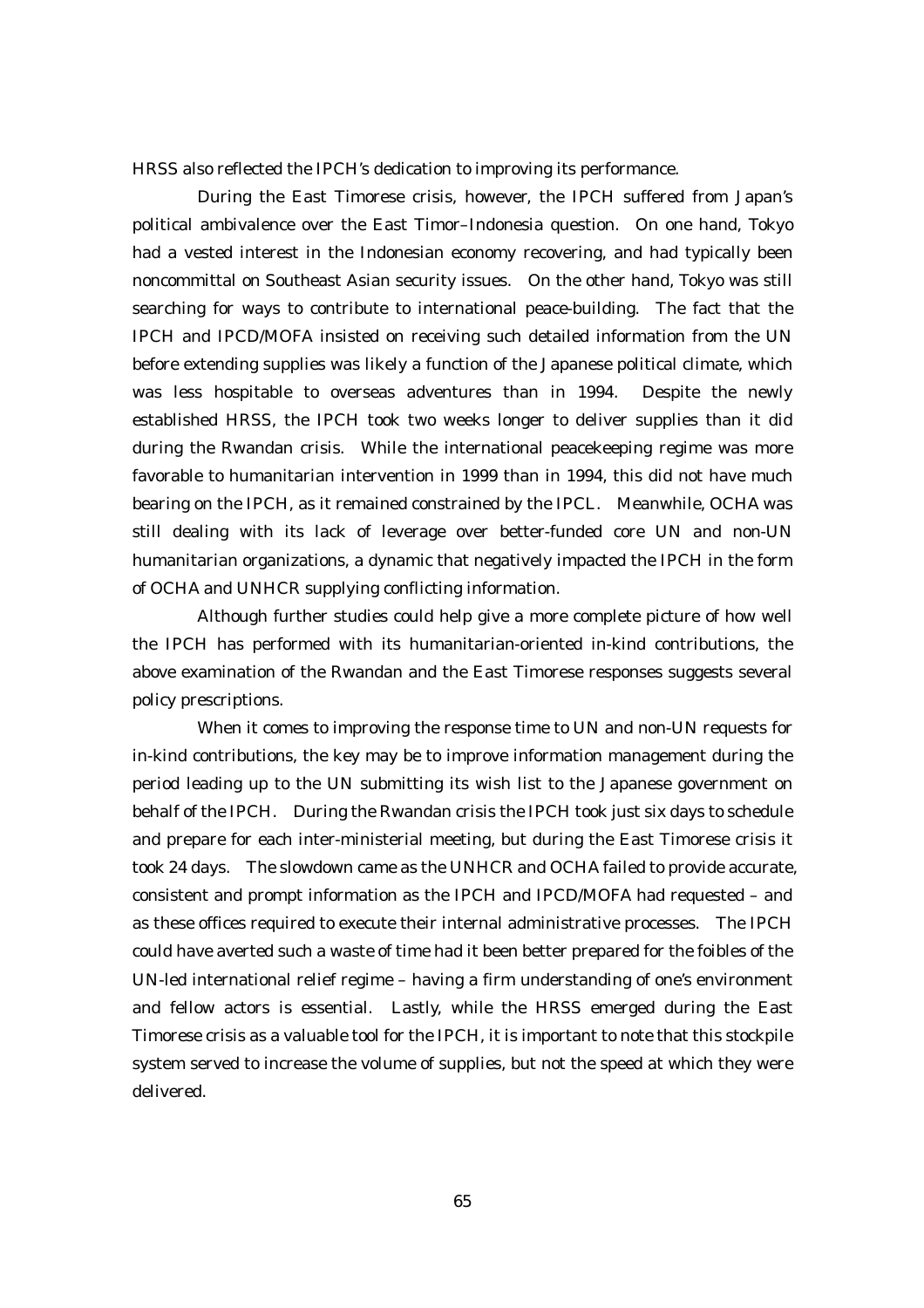#### BIBLIOGRAPHY

- Barnett, Michael. "Humanitarianism with a Sovereign Face: UNHCR in the Global Undertow." International Migration Review Vol. 35, No.1, 2001.
- Borton, John, Emery Brusset, and Alistair Hallam. "The International Response to Conflict and Genocide: Lessons from the Rwanda Experience." London: Steering Committee of the Joint Evaluation of Emergency Assistance to Rwanda, March 1996.

http://www.reliefweb.int/library/nordic/book3/pb022.html

- "Considering In-Kind Contribution under the PKO Law for Rwandan Refugees." The Asahi Shinbun July 29, 1994. Morning edition.
- Crisp, Jeff. "Mind the Gap! UNHCR, Humanitarian Assistance and the Development Process." Geneva: UNHCR. No. 43, May 2001.
- Des Forges, Alison. Leave None to Tell the Story: Genocide in Rwanda. New York: Human Rights Watch, 1999. http://www.hrw.org/reports/1999/rwanda
- Donini, Antonio. "Afghanistan: Humanitarianism under Threat: Humanitarian Agenda 2015: Principles, Power, and Perceptions." Medford: Feinstein International Center, March 2009.

http://www.reliefweb.int/rw/RWFiles2009.nsf/FilesByRWDocUnidFilename/EGUA-7Q9QX4-full\_report.pdf/\$File/full\_report.pdf

- Downer, Alexander. "East Timor—Looking Back on 1999." Australian Journal of International Affairs Vol. 54, No.1, 2000.
- Durch, William. "UN Peacekeeping Operations and Brahimi Report." Washington, DC: The Stimson Center, 2001. http://www.stimson.org/fopo/pdf/peaceopsbr1001.pdf
- Easterly, William. The White Man's Burden. London: Penguin, 2006.
- Einhorn, Jessica. "The World Bank's Mission Creep." Foreign Affairs. Sep–Oct 2001.
- Elmquist, Michael. "CIMIC in East Timor: An Account of Civil-Military Cooperation, Coordination and Collaboration in the Early Phases of the East Timor Relief Operation." OCHA, December 1, 1999.

http://www.reliefweb.int/ocha\_ol/programs/response/mcdunet/0esttimo.html Fidler, Stephen. "Who's Minding the Bank?" Foreign Policy Summer 2001.

- "First Aussie Aid on the Way." The Advisor.July 29, 1994.
- "First PKO in public private partnership was halted." The Nikkei February 13, 1997. Morning edition. (Script in Japanese.)
- Foley, Conor. The Thin Blue Line. London: Verso, 2008.
- Gillard, Philippe. Interview with PBS. "Ghosts of Rwanda." Front Line. PBS, 2004.
- Gorjão, Paulo. "The Legacy and Lessons of the United Nations Transitional

Administration in East Timor." Contemporary Southeast Asia. Vol. 24, No. 2, August 2002.

- "Japan's Foreign Policy and East Timor, 1975-2002." Asian Survey. Vol. 42, No. 5, Sep–Oct 2002.
- Howard, Lise Morjé. UN Peacekeeping in Civil Wars. Cambridge: Cambridge University Press, 2008.
- Inter Agency Standing Committee Secretariat. "Working Paper on the Definition of Complex Emergencies." OCHA, December 9, 1994. http://www.reliefweb.int/cap/CAPSWG/CAP\_Policy\_Document/Guidelines/L\_IASC\_ policy\_Appeal&Strategydocs.pdf
- "Japan not planning to stop aid to Indonesia." The Kyodo News Service. BBC Monitoring Asia Pacific, September 10, 1999.

"Japan premier: socialist's unarmed neutrality policy is outdated." Deutsche Presse-Agentur BC Cycle. July 21, 1994.

JICA. "Research Study on Peacebuilding: Executive Summary of the Main Text and the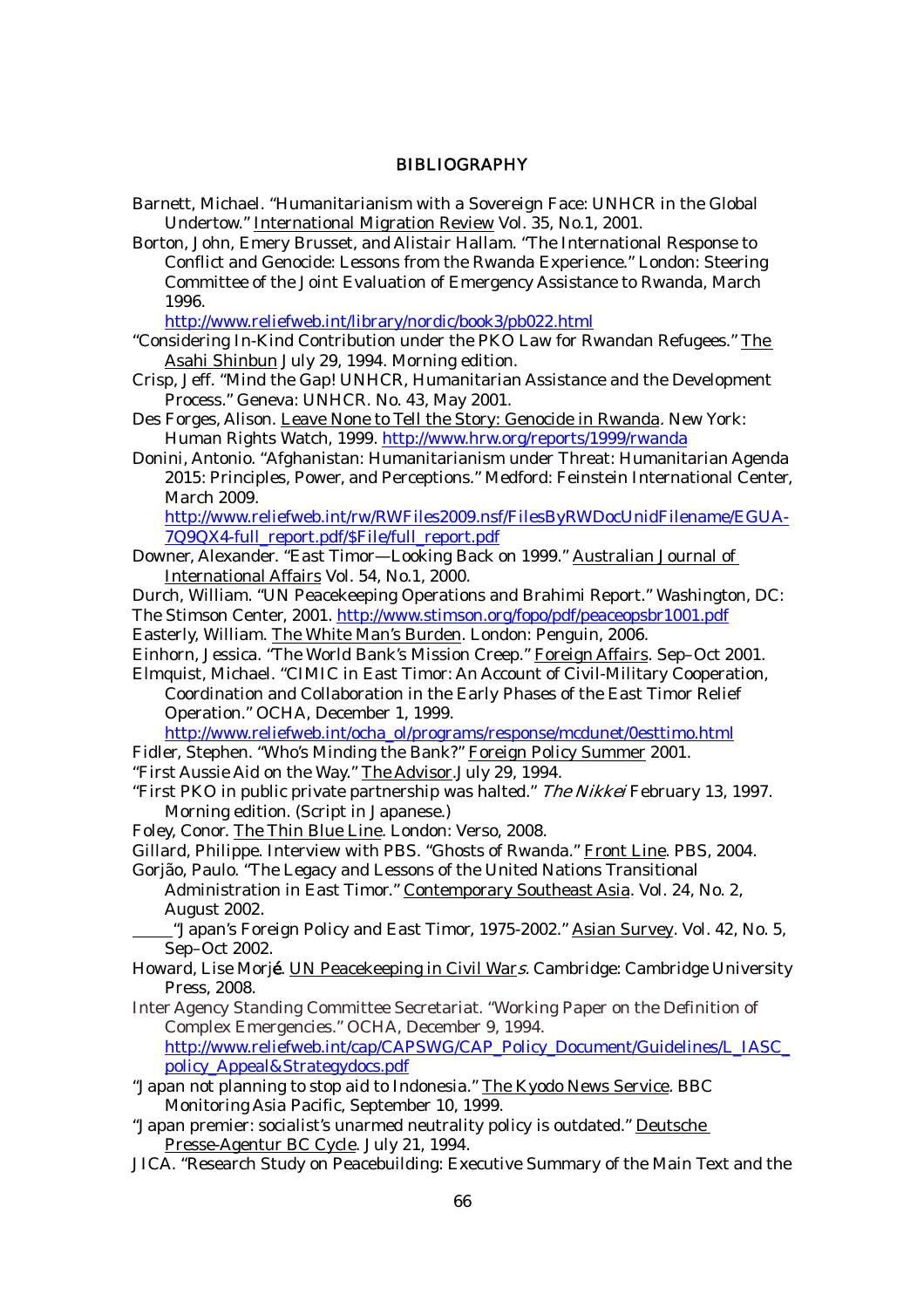JICA Peacebuilding Guidelines (Proposal)." OCHA, 2002.

http://reliefweb.int/rw/lib.nsf/db900SID/LGEL-5H8JC3?OpenDocument

- Kehler, Nicoles. "Coordinating Humanitarian Assistance: A Comparative Analysis of Three Cases." Virginia Polytechnic Institute and State University, 2004. http://scholar.lib.vt.edu/theses/available/etd-05202004-170632/unrestricted/Kehler MajorPaper.pdf
- Lange, John E. "Civilian-Military Cooperation and Humanitarian Assistance: Lessons from Rwanda." Parameters. Summer 1998.

https://carlisle-www.army.mil/usawc/Parameters/98summer/lange.htm

- Longford, Sarah. "OCHA One Year On: Is Humanitarian Coordination Any Better?" Humanitarian Practice Networks, March 1999. http://www.odihpn.org/report.asp?id=1069
- Malan, Mark. "Peacekeeping in the New Millennium: Towards Forth Generation Peace Operations?" African Security Review. Vol. 7, No.3, 1998. http://www.iss.co.za/pubs/ASR/7No3/Malan.html
- Martin, Susan F. "Forced Migration and the Evolving Humanitarian Regime." Working Paper No. 20, Washington, DC: Georgetown University, 2000. http://www.jha.ac/articles/u020.htm

Mcintyre, Dave. "Relief: Racing Against Time." BC Cycle. July 29, 1994.

- Minear, Larry, and Philippe Guillot. Soldiers to the Rescore: Humanitarian Lessons from Rwanda. Paris: Organisation for Economic Co-operation and Development, 1996.
- Ministry of Defense (MOD), "The Explanation of the Basis of Japan's Defense Policy (boueitaikou-kaisetsu)." MOD. (script in Japanese.) http://www.mod.go.jp/j/defense/policy/taikou/kaisetu/index.html
- Ministry of Foreign Affairs (MOFA). "On the East Timor Issue (Statement by the Press Secretary/Director-General for Press and Public Relations, Ministry of Foreign Affairs)." MOFA, January 28, 1999.

http://www.mofa.go.jp/announce/announce/1999/1/128-2.html

 "Press Conference by the Press Secretary." MOFA, March 16, 1999. http://www.mofa.go.jp/announce/press/1999/3/316.html

- "Position of the Government of Japan on the Tripartite Talks on East Timor." MOFA, April 27, 1999. http://www.mofa.go.jp/announce/press/1999/4/427.html
	- "Dispatch of Civilian Police Offices to the United Nations Mission in East Timor (UNAMET)." MOFA, June 29, 1999.

http://www.mofa.go.jp/announce/press/1999/6/629.html#2

 "Statement by Minister for Foreign Affairs Masahiko Koumura on the Occasion of the Japan-ASEAN Ministerial Meeting." MOFA, July 27, 1999.

http://www.mofa.go.jp/region/asia-paci/asean/conference/pmc99/state9907.html

 "Press Briefing September 12, 1999." MOFA, September 12, 1999. http://www.mofa.go.jp/policy/economy/apec/1999/briefing1.html#2

- "Emergency Humanitarian Assistance for East Timor–Two-million-dollar assistance to United Nations Humanitarian Aid Organizations." MOFA, September 16, 1999. http://www.mofa.go.jp/announce/announce/1999/9/916.html
- Munro, Alan. "Humanitarianism and Conflict in a Post-Cold War World." Geneva: International Review of the Red Cross, March 9, 1999 http://www.icrc.org/web/eng/siteeng0.nsf/html/57JQ2S

Nakayama, Jin. "Japan 'faceless nation.'" The Daily Yomiuri. 14 June, 1994.

OCHA. "OCHA Orientation Handbook on Complex Emergencies." August 1999. http://www.reliefweb.int/library/documents/ocha\_\_orientation\_\_handbook\_on\_.htm

ODA-NET. "Q &A of Japanese Government's Assistance with African Development."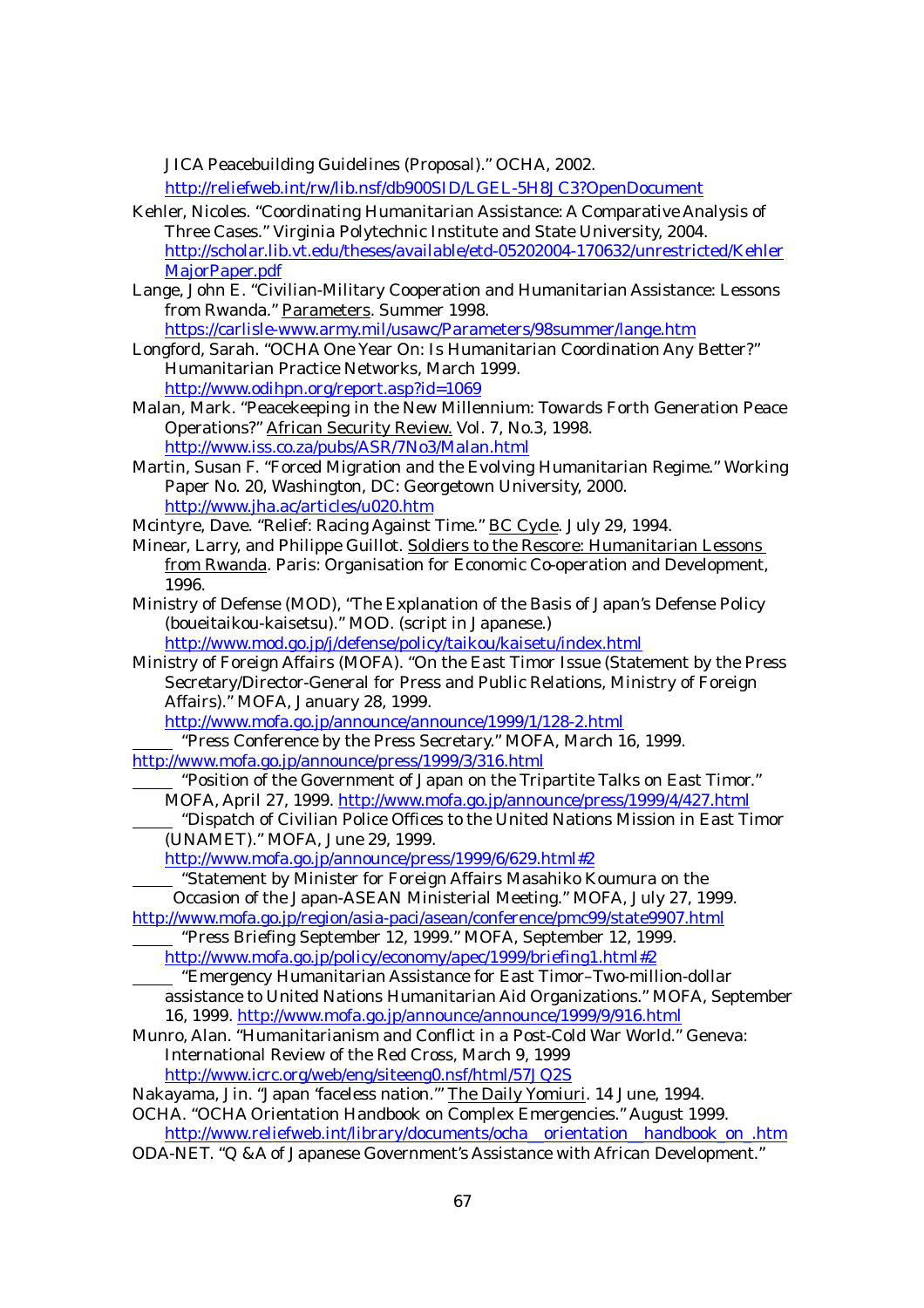September 2005. http://odanet.npgo.jp/archives/2005/09/post\_6.html

Office of United States Foreign Disaster Assistance (OFDA). "Annual Report 1994." Washington, DC: US Agency for International Development (USAID), 1995.

- Paris, Roland. At War's End: Building Peace after Civil Conflict. Boulder: University of Colorado. 2004.
- Power, Samantha. A Problem from Hell: America and the Age of Genocide. New York: Harper. 2002.
- Rieff, David. "Humanitarianism in Crisis." Foreign Affairs. Vol.81, No.6, Nov–Dec, 2002.
- Shearer, David, and Francine Pickup. "Still Falling Short: Protection and Partnerships in the Lebanon Emergency Response." Disasters. Vol. 31, No.4, 2007.
- Suhrke, Astri, and Arve Ofstad. "Filling 'the Gap': Lessons Well Learnt by the Multilateral Aid Agencies." Michelsen Institute, 2005.
- Takasu, Yukio. "Gap Between Humanitarian Relief and Development Aid: The Issue Is Japan's Item." Gaiko-Forum. March 2001. (Script in Japanese.)
- Tanaka, Akihiko. "The Modality of the Security and Defense Capability of Japan: The Outlook for the 21st Century, Advisory Group on Defense Issues." 12 August, 1994. (Script in Japanese)
- http://www.ioc.u-tokyo.ac.jp/~worldjpn/documents/texts/JPSC/19940812.O1J.html TICAD. "Tokyo Declaration." MOFA, 1993.

http://www.ticad.net/Publications/Tokyo%20Declaration%201993.pdf

- Udenrigs Ministeriet, Danida. "The International Response to Conflict and Genocide: Lessons from the Rwandan Experience."
- http://www.um.dk/Publikationer/Danida/English/Evaluations/RwandaExperience/b3/c2. asp
- UNHCR. "Report of the High Commissioner for Human Rights on the Human Rights Situation in East Timor." OCHA, September 17, 1999.
- United Nations. A/RES/46/182. December 19, 1991.
- A/54/549. December 15, 1999.
- "United Nations Peacekeeping Operations: Principles and Guidelines." Department of Peacekeeping Office and Department of Field Support, 2008. http://pbpu.unlb.org/pbps/Library/Capstone\_Doctrine\_ENG.pdf
- United Nations Security Council. "Report of the Security Council Mission to Jakarta and Dili (8-12 Sep 1999)." UN Doc. 5/1999/976, September 14, 1999.
- USAID. "Indonesia Complex Emergency Fact Sheet #2." OCHA, September 2, 1999. http://www.reliefweb.int/rw/rwb.nsf/db900SID/OCHA-64CJK9?OpenDocument&Click=
- USIA. "Fact Sheet: USAID on East Timor Relief, Sept. 23" USIS Washington File, Global Security Org., September 24, 1999.

http://www.globalsecurity.org/military/library/news/1999/09/990923-timor52-usia.htm

- Weil, Carola. "The Protection-Neutrality Dilemma in Humanitarian Emergencies: Why the Need for Military Intervention?" International Migration Review. Vol. 35, No.1, Spring 2001.
- Weiss, Thomas G. "Civilian-Military Interaction and Ongoing UN Reforms: DHA's Past and OCHA's Remaining Challenges." International Peacekeeping. December 1998.
- WFP. "WFP Emergency Report No. 36 of 1999." OCHA, September 10, 1999.
- White, Gavin David. "UNHCR Beyond the Relief and Development Divide." 2006. http://www.gavindavidwhite.com/UNHCR%20Beyond%20the%20Relief%20and%20 Development%20Divide.pdf
- White, Philip, and Lionel Cliffe. "Matching Response to Context in Complex Political Emergencies: 'Relief', 'Development', 'Peace-building' or Something In-Between?" Disasters. Vol. 24, No. 4, 2000.
- World Bank. "World Bank Group Work in Low-Income Countries Under Stress: A Task